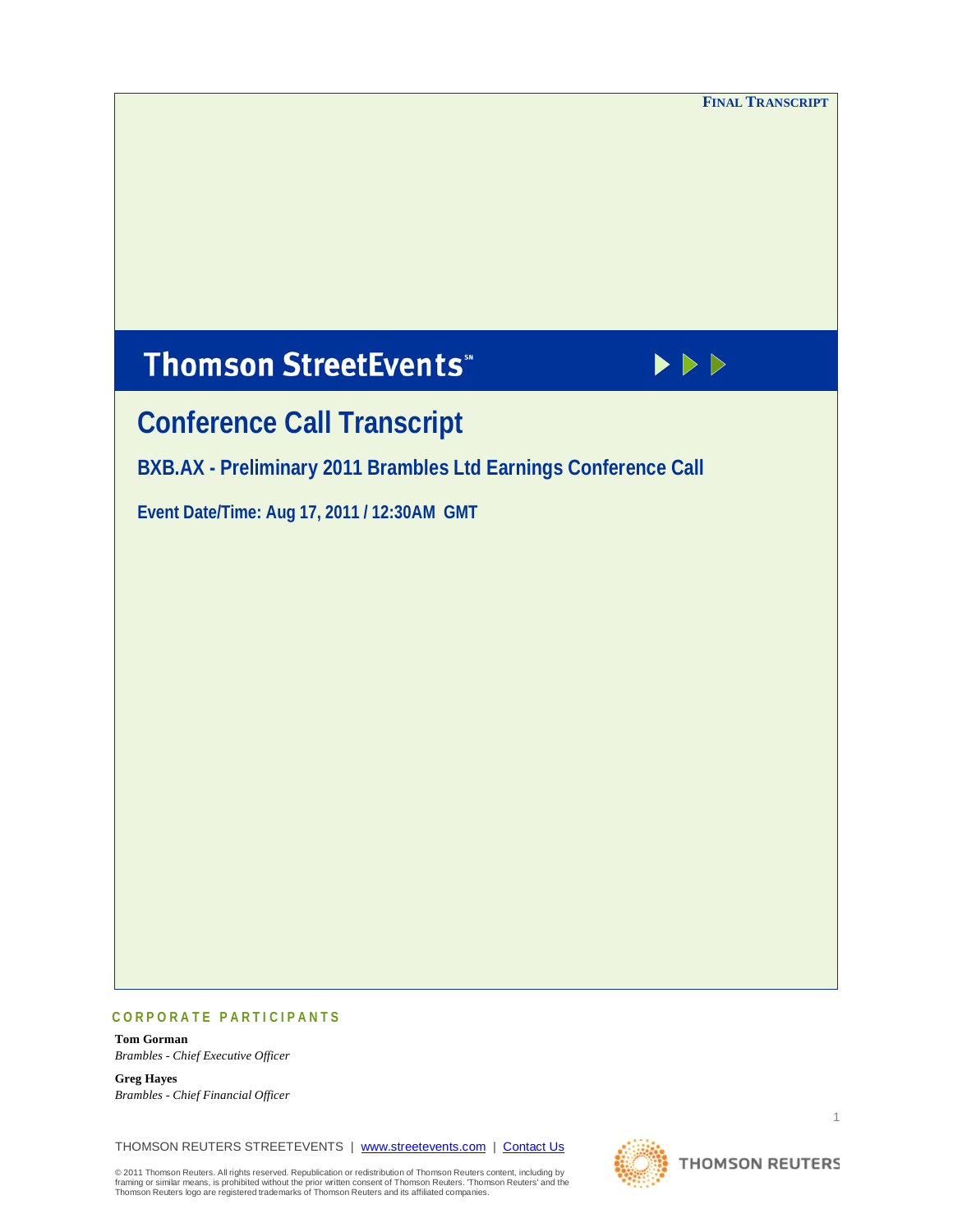# **CONFERENCE CALL PART ICIPANTS**

**Anthony Bolton** *CreditSuisse - Analyst*

**Matt Spence** *Merrill Lynch - Analyst*

**Simon Mitchell** *UBS - Analyst*

**Scott Kelly** *Morgan Stanley - Analyst*

**Russell Shaw** *Macquarie - Analyst*

**Cameron McDonald** *Deutsche Bank - Analyst*

**Brendan Wong** *Ausbuild - Analyst*

**Andrew Gibson** *Goldman Sachs - Analyst*

**Scott Carroll** *JPMorgan - Analyst*

**Scott Ryall** *CLSA - Analyst*

# **PRESENTATION**

# **Tom Gorman** *- Brambles - Chief Executive Officer*

Well good morning everyone. I'm Tom Gorman. I'm the CEO of Brambles and thank you for joining us for today's presentation. I'll start today's presentation with the business update before touching on a few highlights of our result for the financial year that just ended June 2011.

I'll then hand over to our CFO, Greg Hayes, to discuss the results the in more detail and present our outlook statement for the 2012 financial year. I will then be back on stage and finish with a few slides on strategy with a particular focus on how we are repositioning Brambles to develop and grow as a global pooling solutions company.

First to the business update and results highlights. Our strategy is to expand Brambles' global pooling solutions business. As we have announced this morning, this means that we intend to divest the Recall information management business. To create accountability of the delivery of our strategy, we are reorganizing the pooling business in line with our three product categories, those being pallets, reusable plastic crates which we often refer to as RPCs and containers.

The opportunities to invest for growth in these businesses are compelling. Over the 2012 and 2013 financial years combined, we have forecast growth capital expenditures of \$550 million to continue to grow the RPC and container businesses and to expand the pallets business into emerging markets.

This is in addition to the normal growth investment in our pallets business in the developed markets that we use to support new business wins. The reorganization will enhance our ability to delivery efficiencies over the coming years, in particular in pallets, including from the integration of IFCO. In total we are targeting \$100 million of efficiencies by the 2015 financial year including \$40 million of IFCO synergies by financial year 2014.

Now moving to the 2011 results. We delivered profitable growth in line with our guidance. Despite very challenging conditions, we continue to achieve a strong rate of new business growth. Sales revenue was up in all of our business units and the IFCO business which we have owned now since March 31 of this year is performing well and integration is on track.

THOMSON REUTERS STREETEVENTS | [www.streetevents.com](http://www.streetevents.com/) | [Contact Us](http://www010.streetevents.com/contact.asp)

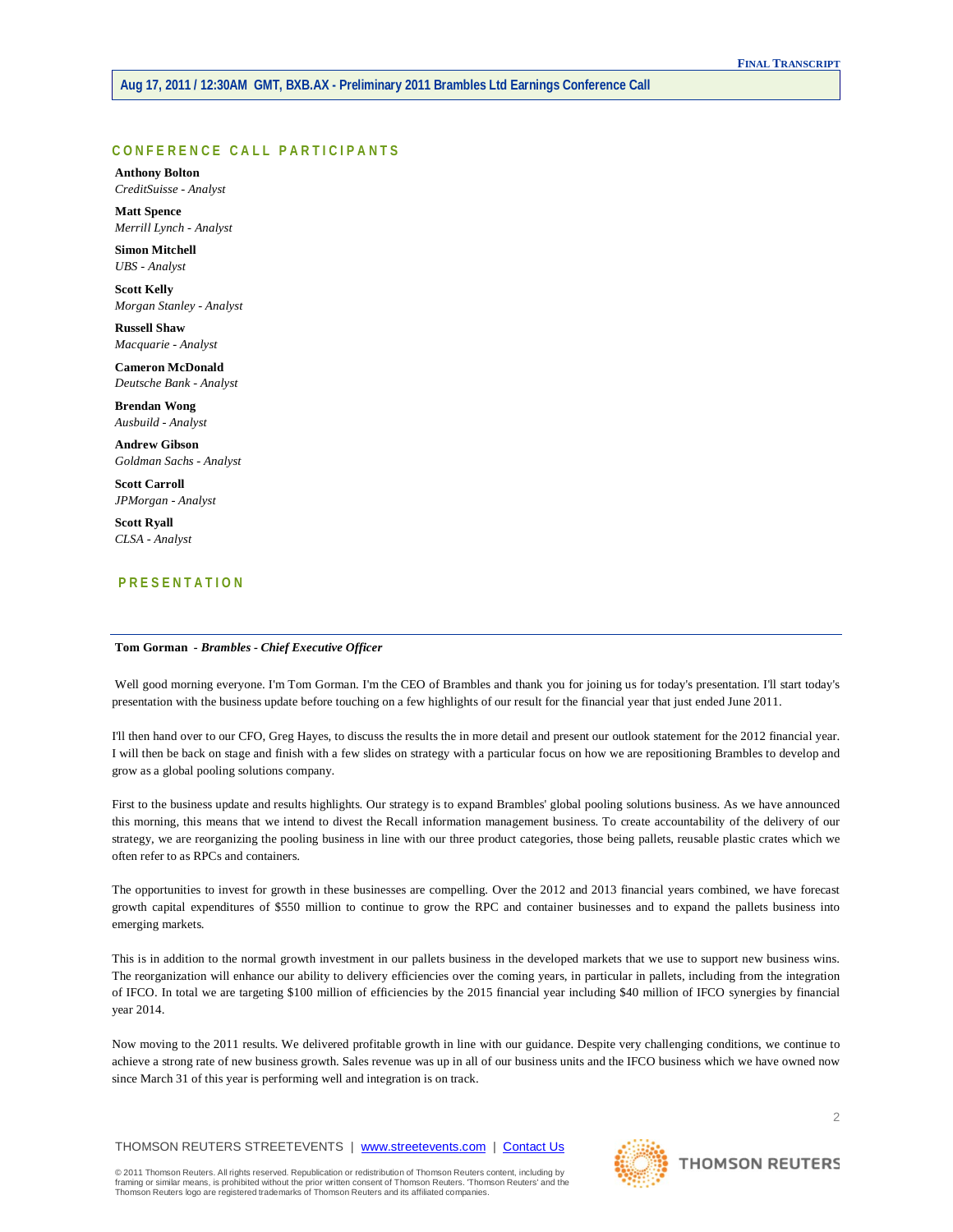Let me now share some more detail about the changes that we are making to deliver our growth strategy. We are taking several key steps over the past two years and this slide depicts those actions.

In October 2009 we introduced the Better Everyday program to address quality and service challenges in the CHEP USA pallets business. That program is now more than halfway through its three year implementation phase. It continues to deliver for our customers as shown by our new business growth including business we are winning back from competitors.

Secondly we've analyzed the global CHEP developing a fact base and devising a long term strategy built on the premise that we can deliver growth by leveraging the strength of our pooling expertise to expand into new segments. Fundamental to this strategy is diversification of our product and service range as well as continued geographic expansion into emerging markets.

This strategic focus led us to acquire IFCO, the world's leading RPC pooler and the largest operator of pallet management services in the United States. We completed that acquisition effective 31 March of this year. On a proforma basis, RPC now represents 13% of our sales and that compares to 4% of the acquisition. Today's announcement to divest Recall allows us to focus completely on pooling.

We are in an excellent position to implement our strategic because of our unique expertise and our strong geographic footprint, our strong customer relationships and financial position.

Focusing on the Recall divestment. We believe a divestment of Recall will create considerable value for our shareholders. Recall is an attractive acquisition for numerous buyers. It has a robust growth profile in both physical and digital storage and a record of delivering growth and improving margins and returns. Its growth outlook for the 2012 financial year and beyond is solid. It continues to increase sales and deliver efficiencies. We have completed a detailed assessment of the various divestment options including a private sale, a de-merger or a public share sale on an US exchange. It is clear to us that a private sale is the most compelling option in terms of both simplicity and the potential pricing outcome.

Now although market conditions have been volatile in recent weeks, the indications remain that there will be strong interest and that we can complete a sale at an attractive price.

We have the right organizational structure. Having the right organizational structure is truly imperative to our growth strategy and it's imperative to delivering efficiencies.

That is why we're announcing today that we're moving forward to reporting in line with our three product categories, those being pallets, RPCs and containers as shown on this slide. This slide depicts those three product streams and more importantly their corresponding customer segments. Moving from left to right, we have a very fast growing global RPC business which serves the fresh food sector and incorporates both IFCO and CHEP RPC operations. This business unit will be run by Karl Pohler who has been CEO of IFCO for more than 10 years.

We expect top line growth in this business of at least 15% in each of the 2012 and 2013 financial years. Our global pallet business spans many customer groups but generates most of its revenue from the consumer product sector. Now in order to deliver improved efficiency as we grow, we are unifying our operations, logistics and marketing functions across the pallets business which we will structure as follows.

CHEP Americas which now will include the IFCO pallet management services business will be led by Peter Mackie who will move from his current role as head of CHEP Asia Pacific. We will group the EMEA and Asia Pacific pallet businesses under the leadership of our current CHEP EMEA head, Dolph Westerbos.

In containers, we will report our operations in intermediate bulk containers, the automotive sector, the aviation sector and our chemical and catalyst containers business as one unit. Now the transition to a single global containers organization will be gradual and it will dependent upon the achievement of growth and scale in each one of these segments.

We are extremely excited about the opportunities all of which offer strong return profiles and extremely attractive market dynamics. The new organization structure that we're announcing today will enable us to deliver a more efficient operation globally. We have identified \$40 million of annual cash synergies from the IFCO integration to be delivered by the 2014 financial year. About \$5 million of that amount comes from the rationalization of the CHEP RPC network in Europe which is achievable during the financial year of 2012.

THOMSON REUTERS STREETEVENTS | [www.streetevents.com](http://www.streetevents.com/) | [Contact Us](http://www010.streetevents.com/contact.asp)

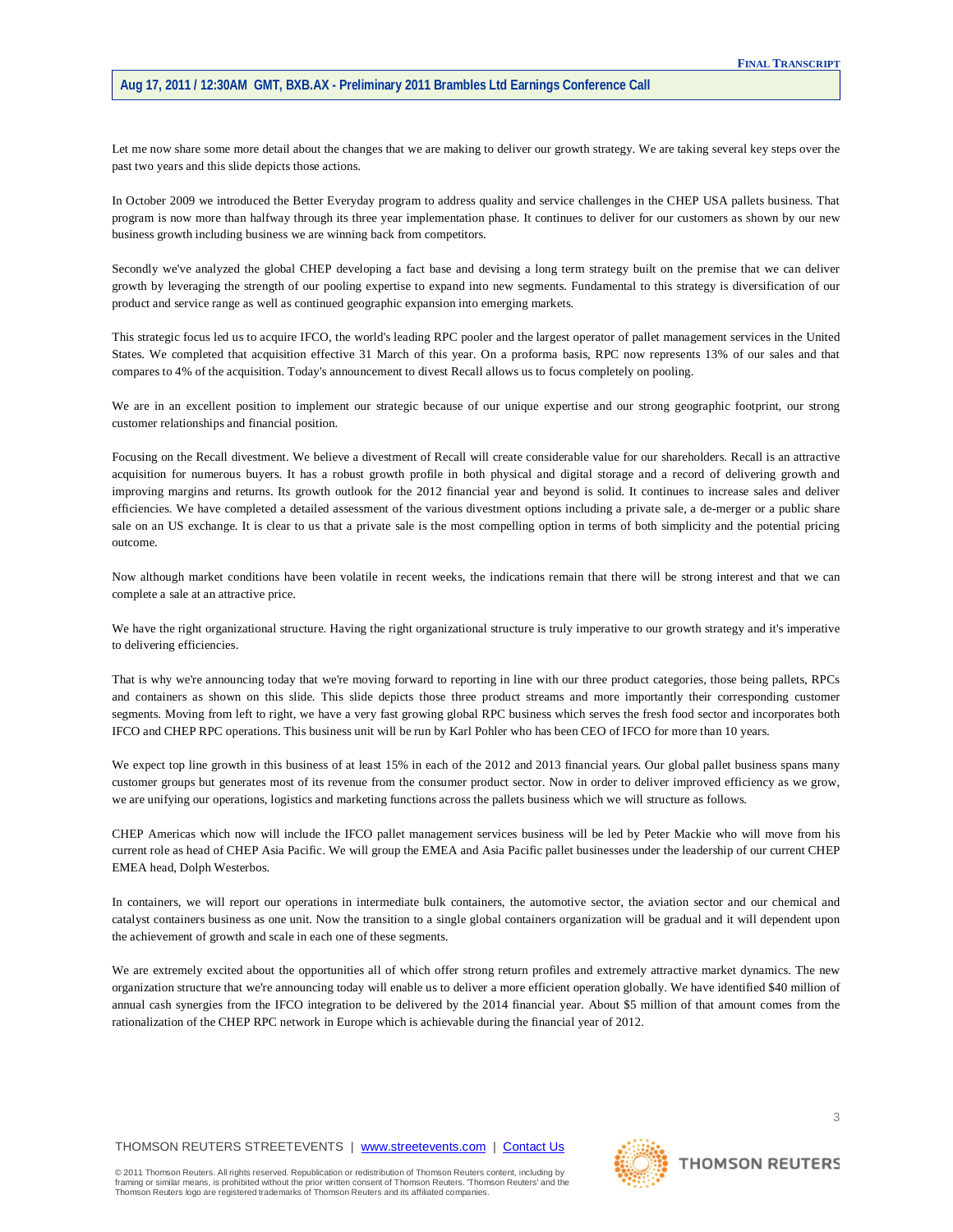We will deliver the remaining \$35 million from the US pallet business progressively predominantly from plant network optimization and logistics efficiencies. In addition to these identified synergies, we are going to continue to push for additional benefits particularly in the area of improved asset control.

Now independent of the IFCO synergies, we have identified \$60 million of incremental efficiencies to deliver progressively in the global pallets business by the 2015 financial year. I'll provide more detail on this initiative later on in the presentation.

Now these savings are in addition to the efficiency gains we make in the normal course of business to offset inflationary cost pressures, to fund quality improvements and product innovations. They are also independent of the continued efficiencies we expect to deliver in financial year 2013 under the Better Everyday program which is under way in CHEP USA.

The global operations and logistics function under the new structure for the pallets business will report to Peter Mackie in CHEP Americas. He will be responsible for delivering these efficiencies.

Now let me now shift gears and turn our focus to the 2011 result. Please note, unless I state otherwise, financial information is at actual exchange rate and shown in US dollars.

Now despite the economic conditions remaining challenging, we continue to deliver profitable growth for our shareholders. Sales revenue was up 13% to almost \$4.7 billion reflecting ongoing new business wins, the inclusion of IFCO for the last three months of the year and some foreign exchange benefits.

On a constant currency basis and excluding IFCO, sales revenue was up 4% with growth in all business units consistent with the guidance we gave one year ago. Our underlying profit which excludes significant items was up 17% to \$857 million. Now this reflects some margin improvement, in particular in CHEP Americas as we reduce the cost of the Better Everyday program to delivering efficiencies in line with our plans.

Now this result translates to \$761 million using the June 20 2010 exchange rates. This in line with the midpoint of our guidance prior to IFCO and significant items. Operating profit after significant items was \$809 million which was up 12% while earnings per share was up 3% to \$0.329.

The difference in growth rate reflects the higher interest in tax expense as well as an increase in shares on issue, all reflecting the impact of the IFCO acquisition. Total dividends declared for the year are AUD\$0.26 including the AUD\$0.13 final dividend which we declared today. In total, dividends are up 4%.

Now a key metric for Brambles is the rate at which we are winning new business. I'm very pleased to report that our momentum here is very strong. The total proforma contribution in the 2011 financial year of net new business, that is the revenue impact in the period of the new business won less the business that we've lost, was \$173 million.

This figure includes a full 12 month contribution from IFCO of \$63 million and very strong contribution from CHEP Americas as well as Recall. The annualized value of all net new business won during the 12 month period was \$239 million. Again this included a notable contribution from IFCO and from CHEP Americas.

As we have reported, CHEP USA is expanding its business with existing customers. We're winning customers from the non-pooled pallet sector and we are winning back customers from our pooling competitors. Turning to CHEP Americas in more detail, you can see here that we delivered a solid 5% increase in sales to \$1.6 billion with growth in the US, Canada and Latin-America.

We continue to sign new business with small to medium enterprises or SMEs as we refer to them, where we added 1387 new contracts and that's for customers with 100,000 or less annual issues. This is an increase of 34% over the prior year. Now we should note the positive impact that Costco's mandate for suppliers to use quality pallets has had on the growth with SMEs in the US, as it is driving smaller manufacturers away from one-way pallets toward a pooled solution.

SMEs in the US accounted for \$29 million of the \$79 million of the net annualized new business in CHEP Americas that I referred to on the last slide. If we're to adjust out the Costco effect, we expect normalized growth in the SME contracts to really be more in line with what we experienced in the 2010 financial year which was 13%.



4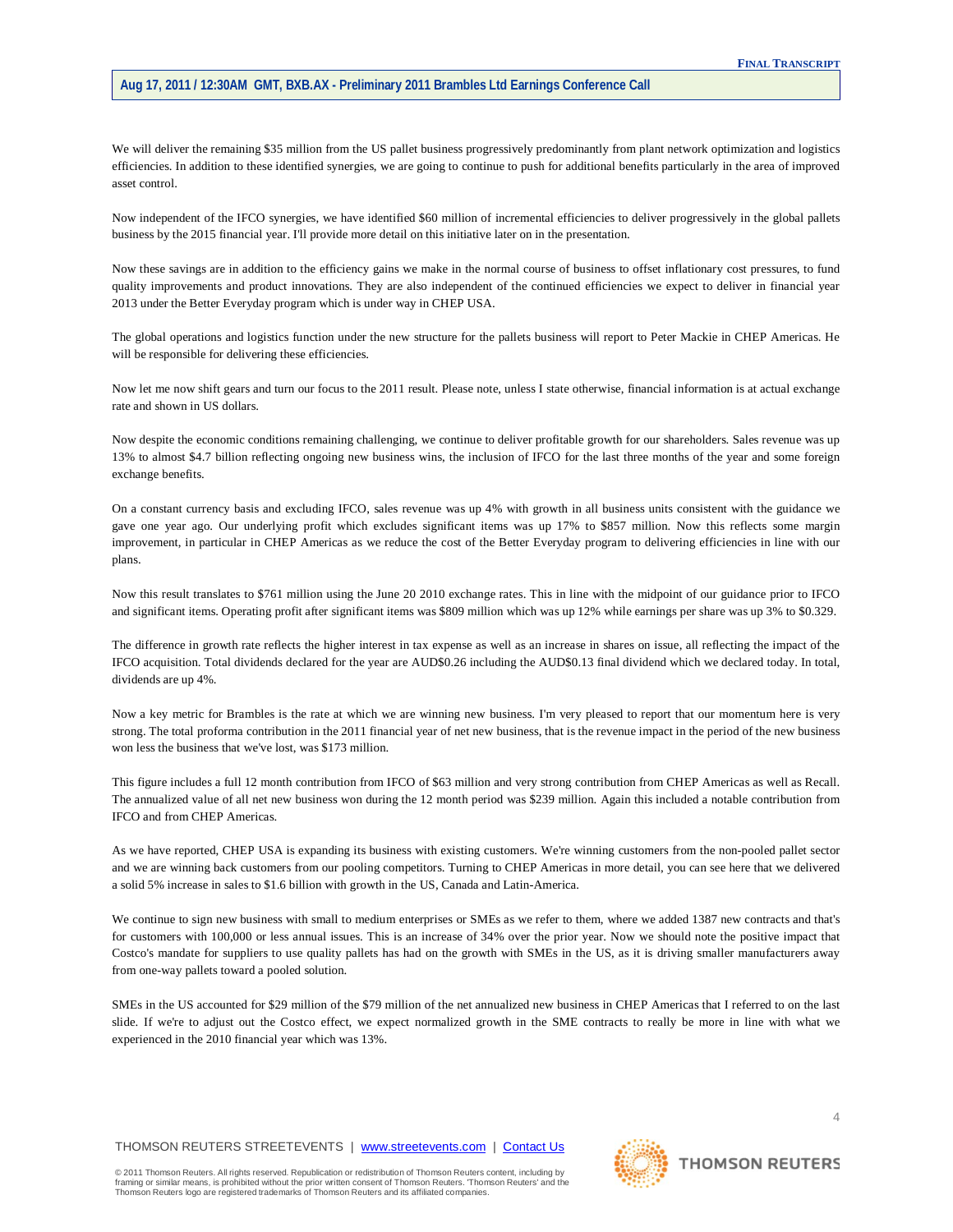In CHEP USA, the Better Everyday program is delivering a higher quality product and service level for our customers. Better Everyday costs came in at \$84 million which is \$11 million below the \$95 million we forecast for the year and \$25 million less than financial year 2010 in total. Underlying profit was up 17% to \$278 million in CHEP Americas, in part reflecting the lower annual cost of the Better Everyday program as we move back toward a mid 20's profit margin for the CHEP Americas pallet business by the 2013 financial year.

Customers we won or extended contracts with during the period including ConAgra, Dole Fresh Fruit, Nature Right Berries, they were all win backs from a competitor in the US. We also expanded our business with Nestle, Unilever and as announced overnight, Coca-Cola Refreshments and Procter and Gamble in the US. Elsewhere we won or extended contracts with Ultima Foods which is the maker of Yoplait and Lassonde in Canada as well as numerous customers in Latin-America including importantly Unilever in Brazil.

Now CHEP EMEA delivered sales growth of 4% in the period to more than \$1.5 billion. Although there was continued weakness in Spain where the struggling economy is affecting our top line and France where market conditions have been challenging, this was more than offset by the resilience of our UK business, continued penetration in many Western European countries and strong growth in the emerging markets. Underlying profit was up 2% to \$337 million reflecting the increased spending on quality in the region to offset the aging of the pool has growth has slowed in major countries such as the UK and Spain.

Now despite the weakness of some of the European economies, we are continuing to win new business in particular in new markets such as Turkey where CHEP has added Procter and Gamble and Danone to the CHEP system, in addition to many local producers. In recent weeks we won an RPC contract with Carrefour in Turkey. CHEP has also added the DIA business for RPCs in Spain and a notable new business win in the period was with Arla Foods in the UK.

We have also recently won a contract renewal with Coca-Cola Enterprises which is the world's third largest independent Coca-Cola bottler and that covers France, the UK and Belgium as well as new business with Coca-Cola in the Netherlands.

Now moving on to CHEP Asia-Pacific. Within CHEP Asia-Pacific we delivered a 19% increase in sales revenue to \$464 million, although this included a considerable tail wind from the strong Australian dollar. On a constant currency base, sale revenue was up 6%. Our emerging Asian business continued to increase penetration in both the fast moving consumer goods and the automotive sectors.

Sales revenue growth remains strong in Asia. Now albeit off a relatively low base, we were up 71% in China, 200% in India and 25% in South-East Asia. RPC volumes continue to increase in both Australia and New Zealand. Our underlying profit in Asia-Pacific was up 25% to \$98 million. Now key wins in the period in this region included food producers Moraitis and Sanitarium in Australia, JS Ewers in New Zealand as well as the retailers Tesco and CRV in China and Walmart, Tesco and Carlsberg and numerous automotive components companies in India.

Now before I move on to the IFCO result, this slide presents a quick update on the acquisition timeline. We took ownership on 31 March and between then and the 31 July, we completed integration planning and confirmed our synergy targets. During that period, we also repaid IFCO's outstanding high yield bond. The next steps are for IFCO to take management control of the CHEP RPC businesses and for CHEP Americas to take management control of the IFCO pallet management services business.

Now both of these actions are scheduled to occur on 1 October. Shortly afterwards on the 12 October, IFCO is scheduled to de-list from the Frankfurt Stock Exchange. We expect to complete the compulsory buy-out of all remaining IFCO minority shareholders by the end of the 2010 financial year. Our current IFCO holding is more than 99.5%.

Now looking at IFCO's performance. IFCO's performance since we acquired the company has been solid and importantly in line with our expectations. On a proforma basis, IFCO sales revenue for the year was up 10% to \$838 million. This included a 17% increase in RPC sales revenue to \$503 million and a flat outcome in the pallet management services business of \$335 million.

Margins were up reflecting pricing and efficiency gains and proforma underlying profit was up 22% to \$123 million. Now please note that this proforma data excludes the amortization of identified intangible assets that Brambles charges against IFCO's profit. The RPC business increased its penetration in all regions adding customers including Carrefour in France, Spar in Austria, Mercator in Slovenia and divisions of Food Lion, Safeway and Whole Foods in the United States. We forecast that the combined IFCO and CHEP global RPC business unit will deliver at least 15% sales revenue growth per annum over the 2012 and 2013 financial years.

Finally moving on to Recall. Recall also delivered a very strong result with a 10% increase in sales revenue to a record \$815 million reflecting ongoing growth and demand for both physical and digital storage. Carton growth in the core document management solutions business was up

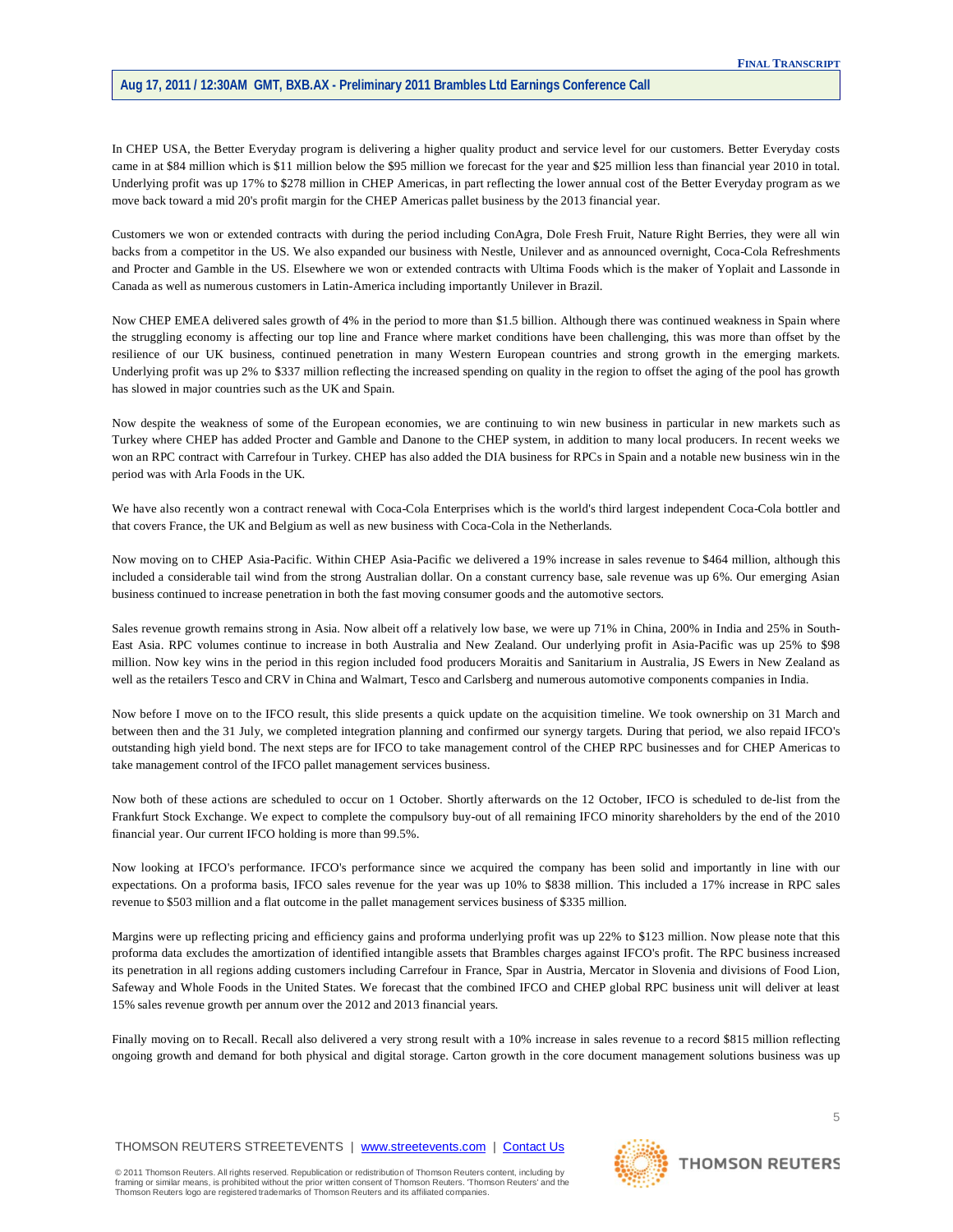5%. Recall is delivering continued cost and operational efficiencies enabling an improvement in margins and a 17% increase in underlying profit to \$145 million. Returns and momentum continue to improve at Recall.

As a result of the strategic planning process we undertook in the run up to the decision to divest, Recall is concentrating more on its core document management operations and it's carried out a substantial overhead cost reduction in the past month. We are confident that these characteristics will be attractive to buyers and that we will achieve a very satisfactory outcome for our shareholders throughout the divestment process.

It's now a pleasure of mine to hand over to our CFO Greg Hayes. Greg will discuss our 2011 results in more detail as well as taking you through our outlook for this year. Thank you.

## **Greg Hayes** *- Brambles - Chief Financial Officer*

Thanks Tom and welcome everybody. Let me start with an overview of the results and as usual, unless otherwise stated, I'll be using currency comparisons. Brambles group sales for the year to June 2011 increased by 9%. A little over half of this was due to contributions from the acquisitions during the year, IFCO, Unitpool, CAPS and the most recent one, JMI. Excluding these acquisitions, sales grew by 4%.

The three CHEP regions and Recall all delivered increased sales. It is pleasing to report that the majority of the sales growth was due to \$110 million of net new business wins contributing 3% of the growth. This shows our ability to continue to win customers even when economic conditions are tough. Underlying profit was up 12% excluding significant items.

The profit outcome reflects the contribution of higher sales across all businesses and reduced costs relating to the Better Everyday program in CHEP USA. The majority of the significant items in 2011 related to the costs incurred on the IFCO acquisition and costs to be incurred on the integration of the IFCO business with CHEP. There is a slide in the appendices detailing significant items.

Profit before tax has increased by 7% with interest expense higher by \$14 million principally because of funding costs for the IFCO acquisition. Average borrowings increased compared to 2010 due to the acquisitions during the year.

Profit after tax has increased by 3% where the effective rate at 30.8% was higher than the prior corresponding period due to the IFCO acquisition and some of the integration costs which no tax relief was available. The effective tax rate at underlying profit of 28.2% was broadly in line with 2010.

Cash flow from operations was lower by \$209 million or 24% on the prior year at constant exchange rates. While free cash flow after dividends also reduced. I'll cover this in more detail later. Our BVA grew \$40 million on the prior year due to the increase in underlying profit.

This waterfall chart shows that sales grew by 9% on a constant currency basis. The acquisitions of IFCO, Unitpool, CAPS and JMI contributed an incremental \$233 million of constant currency sales. IFCO contributed \$216 million of this in the three months since its acquisition. CHEP and Recall sales growth of 4% was largely driven by \$110 million of net new business wins with all business units contributing.

Prices were relatively flat due to subdued conditions in our material markets and organic growth contributed 1% to CHEP and Recall sales growth as volumes in our mature market were relatively flat. Again, because of the subdued conditions.

Now I'll look at the performance of the CHEP businesses. CHEP achieved over \$3.5 billion of sales revenue up 4% with all business units delivering growth. Underlying profit was up \$42 million or 7% to \$687 million with a small improvement in profit margins. Significant items were primarily related to the integration of IFCO with the CHEP business. There was also a small amount of facilities and operations rationalization costs. CHEP Americas sales grew by 4%. Net new business wins contributed over half of this growth, \$37 million of constant currency sales. CHEP USA delivered 1% growth, Canada 5% and Latin-America a strong 14%.

New business wins in CHEP USA offset the impact of losses in the prior year. Price and mix were relatively flat principally driven by the continued competitive conditions in CHEP USA. There was some price growth however, due to increased sales to small to medium enterprises in the US and robust economic conditions in Latin-America. Organic volume was up 1% largely driven by the growth in Canada and Latin-America. Organic growth in CHEP USA grew 0.5%. In CHEP EMEA sales were up 3% in the year. Within this result, Europe was up 1% and Middle Eastern Africa up 17%.

THOMSON REUTERS STREETEVENTS | [www.streetevents.com](http://www.streetevents.com/) | [Contact Us](http://www010.streetevents.com/contact.asp)

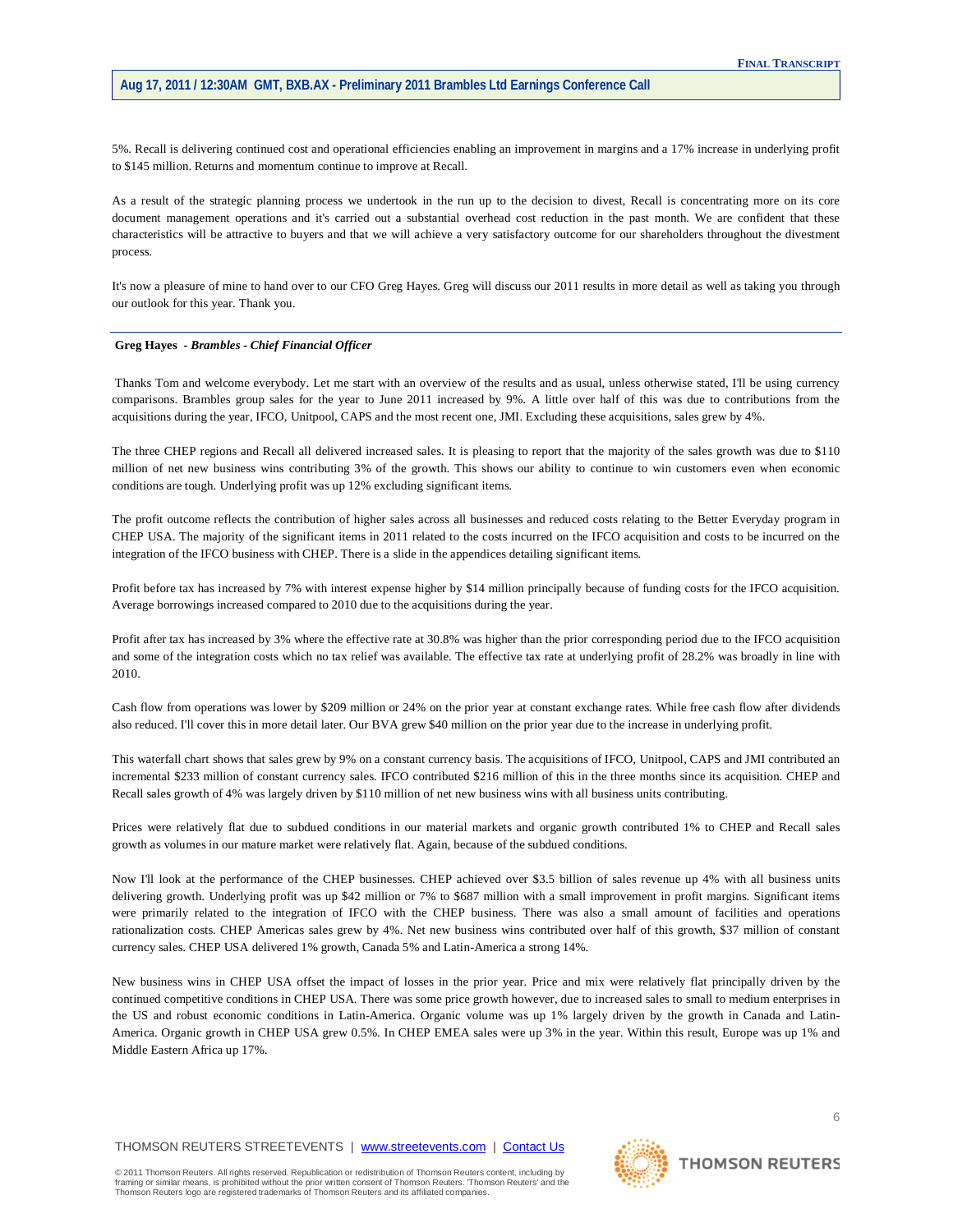Unitpool contributed \$12 million of sales for the year. Across EMEA price was up 1% resulting from inflationary price increases in Africa and price indexation in certain European countries. Organic volumes also contributed 1%. Growth in Africa, the automotive sector, some developed countries and the emerging economies was tempered by declines in pallet volumes in Spain and France.

The loss of Carrefour to IFCO resulted in RPC sales falling 16% over the year. Net new business wins contributed 1% sales growth. For CHEP Asia-Pacific sales were up 6% in the year, mainly as a result of growth in the FMCG and automotive sectors in our emerging Asian operations. There was also growth in the Australian RPC business and modest price increases reflecting CPI increases in Australia and New Zealand.

Now turning to operating profit, the 4% sales growth in CHEP Americas included \$25 million of improved volume, price and mix. This was mainly driven by the strong volume growth in Latin-America and new business in the US. Better Everyday costs fell \$\$25 million to \$84 million reflecting the benefits of efficiency programs. These costs were below our previous guidance principally because of supply chain efficiencies. Now there is a slide in the appendices covering Better Everyday.

Direct costs over the year increased by \$8 million in total. This was principally due to transportation and maintenance costs in Canada to assist customers in transitioning from stringer to block pallets to meet a mandate from Costco and costs incurred to grow the Latin-America and USA businesses.

These totaled \$17 million for the year. They were offset by a reduction in storage costs in CHEP USA in the 2011 financial year of \$9 million where we have worked aggressively to reduce our excess pallet balance in CHEP USA and the corresponding storage costs. Idle pallets in storage in CHEP USA average 2 million during the year and the balance was cleared by the end of the financial year.

The increase in the other category was primarily due to costs associated with growing our automotive containers and lean logistics businesses. CHEP EMEAs operating profit was down \$16 million due to an \$18 million in significant items related to rationalizing the CHEP RPC operations after the IFCO integration. The profit impact of top line growth coupled with cost efficiencies in the period more than offset increased spending on quality. As we have mentioned previously, we've been increasing our expenditure on quality in EMEA partially reflecting an increase in the average age of the pallet pool in its developed markets and importantly to continue to provide a pallet and an appropriate standard for our customers. The impact in a year was \$22 million. The increase in other costs was mainly due to investments in emerging Europe to support growth.

CHEP Asia-Pacific's operating profit was up 8%. Volume, price and mix contributed \$15 million driven by growth in Australia and New Zealand RPCs and in China in pallets and automotive containers. This was combined with organic growth and some price growth in all markets. Direct costs were higher primarily reflecting investment in China and India and increased pallet repair and in cost inflation in Australia.

I'll now briefly touch on IFCO's results. Now all the data shown on this slide is using actual FX rates and includes some additional proforma data for the full 2011 financial year compared with 2010. Note that the IFCO proforma data is taken from IFCO published data and does not include the amortization of identifiable intangible assets that were created on Bramble's acquisition.

There is a slide in the appendices that outlines the ongoing amortization charge against the IFCO profit. IFCO contributed \$230 million of sales to the Brambles Group in the three months since its acquisition on 31 March 2011. Underlying profit was \$33 million which included \$6 of amortization of non goodwill intangibles recognized on acquisition.

This underlying profit excluding the \$6 million of amortization and at June 10 exchange rates was towards the lower end of the guidance we gave for IFCO in May because of issues with E. coli which did not directly involved IFCO but disrupted flows of fresh produce in Europe in June and the flow on impact of poor weather in the US RPC business.

In the full year to June 2011, IFCO achieved 10% sales growth which was driven by net new business wins in its RPC business primarily Carrefour and Spar in Europe. Pallet management services was broadly flat reflecting the flat conditions in the US economy and ongoing competitive activity. Profit margins improved benefiting from increased average prices per trip and reductions in overheads.

Now I'll move on to Recall which had another good year. There was a 5% sales growth with improvement in all regions reflecting ongoing growth in the storage of physical and digital information. Annualized carton grew 5% due to expansion with new business wins in the Americas and Europe. Higher average paper prices also contributed however they were offset in the secure destruction business by reductions in volumes. Growth in the rest of the world was impacted by a reduction in document management solutions activity in Australia and lower destruction volumes.

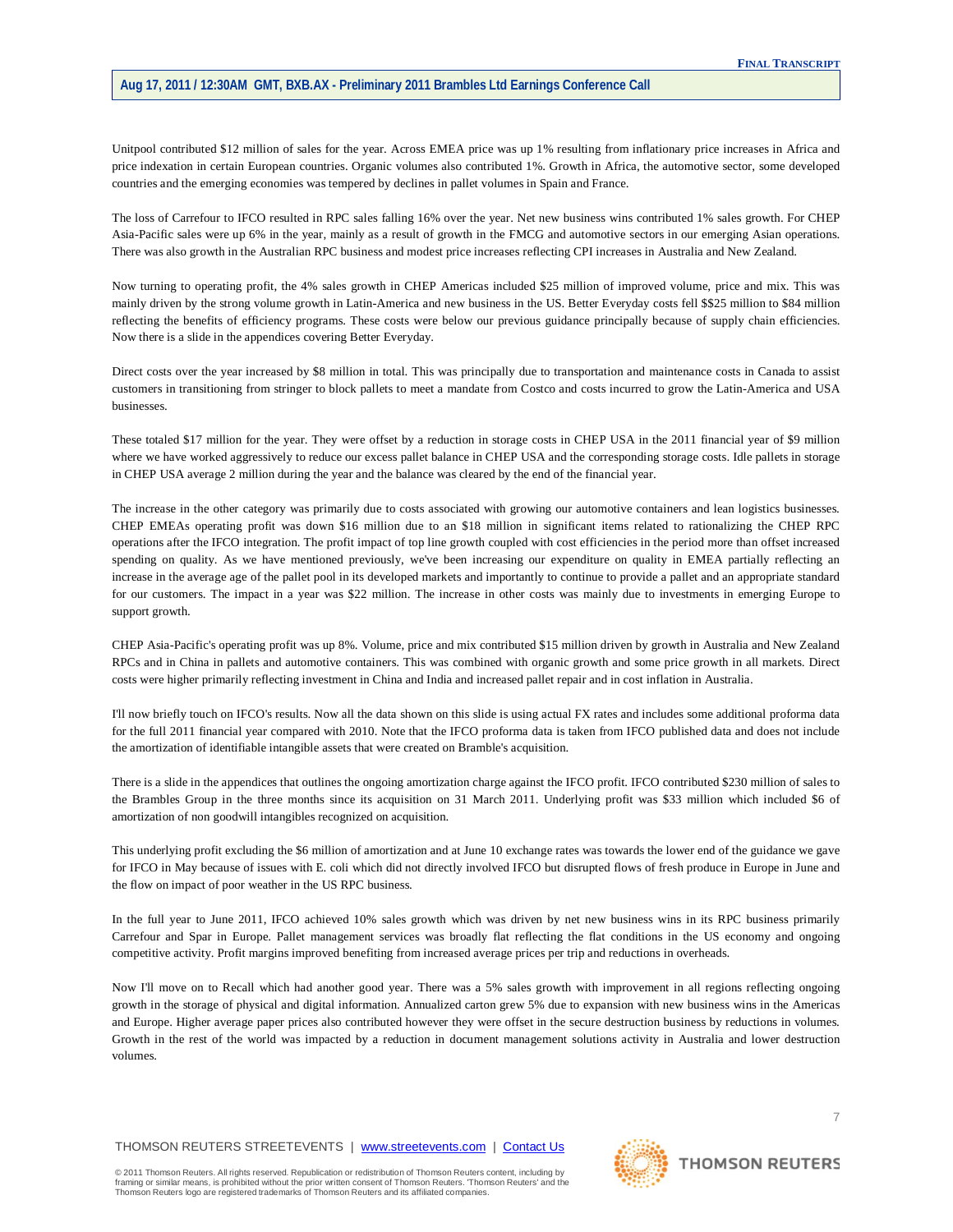Operating profit improved \$13 million or 10% and the profit margin improved. This slide is a waterfall chart showing the components of Recall's 10% in operating profit. Volume, price and mix more than offset increased property expenses appearing in direct costs and other costs including the expansion of Recall sales force and investments in IT.

Let's move on to our cash flow performance and financial position. Again note that this slide is at actual foreign exchange rates. Operating cash flow at \$725 million was \$157 million lower than the 2010 financial year due to a \$268 million increase in capital expenditure.

Free cash flow after financing costs and tax and dividends were \$79 million down to \$265 million on the prior year. Increased capital expenditure occurred in all business units to support growth. CHEP's capital expenditure increase was to support growth in emerging markets including China, India, Central and Eastern Europe and Latin-America as well as the continued rollout of new pallets and platforms. In addition to supporting growth in emerging markets, this increase in capex was due to the relatively low levels of capital expenditure required in CHEP's mature markets during 2008 and 2009 as idle pallets were utilized following customer de-stocking.

Recall has made investments in expansion in new and existing facilities and in IT and security systems. We expect capital expenditure to continue to grow in financial year 2012 to around \$1 billion which includes the investments for growth in emerging markets, RPCs and containers, that Tom will talk you through later.

We continue to control working capital tightly and the IPEP expense fell \$6 million on the previous year when there was a higher charge as a result of the closure of some audits. We expect 2012 financial year IPEP expense to be at a similar level to financial year 2011. The change in the provisions in other category reflected lower bonus payments and several non-recurring items in the 2010 financial year.

Cash out flows on significant items related to restructuring expenditure most of which we provided for in financial year 2009 and acquisition related costs in financial year 2011. Tax paid increased due to the profit increase and the timing of some tax installments and interest paid increased in line with the increased interest expense and \$48 million of costs associated with repaying IFCO's high yield debt.

Dividends paid net of our DRP increased on the prior year due to an increase in the 2011 interim dividend and the stronger Australia dollar which was partially offset by an increased take up of the dividend reinvestment plan to 40%. When looking at our financial position, you can see that net debt at 30 June 2011 was around \$3 billion, up \$1.2 billion from June 2010 mainly reflecting the acquisition of IFCO.

Net debt to EBITDA was 2.2 times up from 1.5 in the 2010 financial year. This was expected and reflects the part year contribution of IFCO to EBITDA. EBITDA interest cover remain good at 10.5 times. Exposure to interest rate rises is limited as around 60% of group debt is at fixed rates. Total committed credit facilities stood at \$4.4 billion at June 2011 with a \$1.4 billion of that undrawn. The duration of our debt portfolio was 4.1 years at 30 June 2011.

The proceeds from the Recall disposal will in the first instance, allow us to utilize the funds to grow our pooling businesses and repay some of our debt in order to ensure we preserve our existing credit ratings. We expect capital expenditure to grow again in the 2010 financial year to support the additional investment required to grow our RPC containers and emerging markets pallets businesses. This investment is expected to be \$550 million over the 2012 and 2013 financial years combined. In comparison, we incurred \$140 million of growth capital expenditure in these areas in the 12 months end of June 2011 in CHEP and IFCO.

We also expect an increase in pallet capex in CHEP USA as the excess pallets utilized in previous years have now been all put back into use. Further additional opportunities for growth are also expected to be identified during the 2012 financial year.

The timing of the sale of Recall during the 2012 financial year is not entirely clear. It's dependant on the state of the financial markets in particular. We will be prepared to move quickly when conditions are appropriate to launch the sale process. In line with the decision to divest Recall, we are suspending the dividend reinvestment plan.

When we receive proceeds from the sale we will repay debt in line with our target for net debt of less than 1.75 times EBITDA and our board remains committed to maintaining our BBB+ and Baa1 credit ratings.

We will consider other capital management initiatives when we have an outcome on Recall but we do not expect this to occur before our interim results in February 2012.

Now let me move on to our outlook for the 2012 financial year. We expect continue sales growth in all business units on a constant currency basis despite ongoing subdued conditions in some of our key markets. In pallets we will continue to expand in emerging markets, deliver new

THOMSON REUTERS STREETEVENTS | [www.streetevents.com](http://www.streetevents.com/) | [Contact Us](http://www010.streetevents.com/contact.asp)

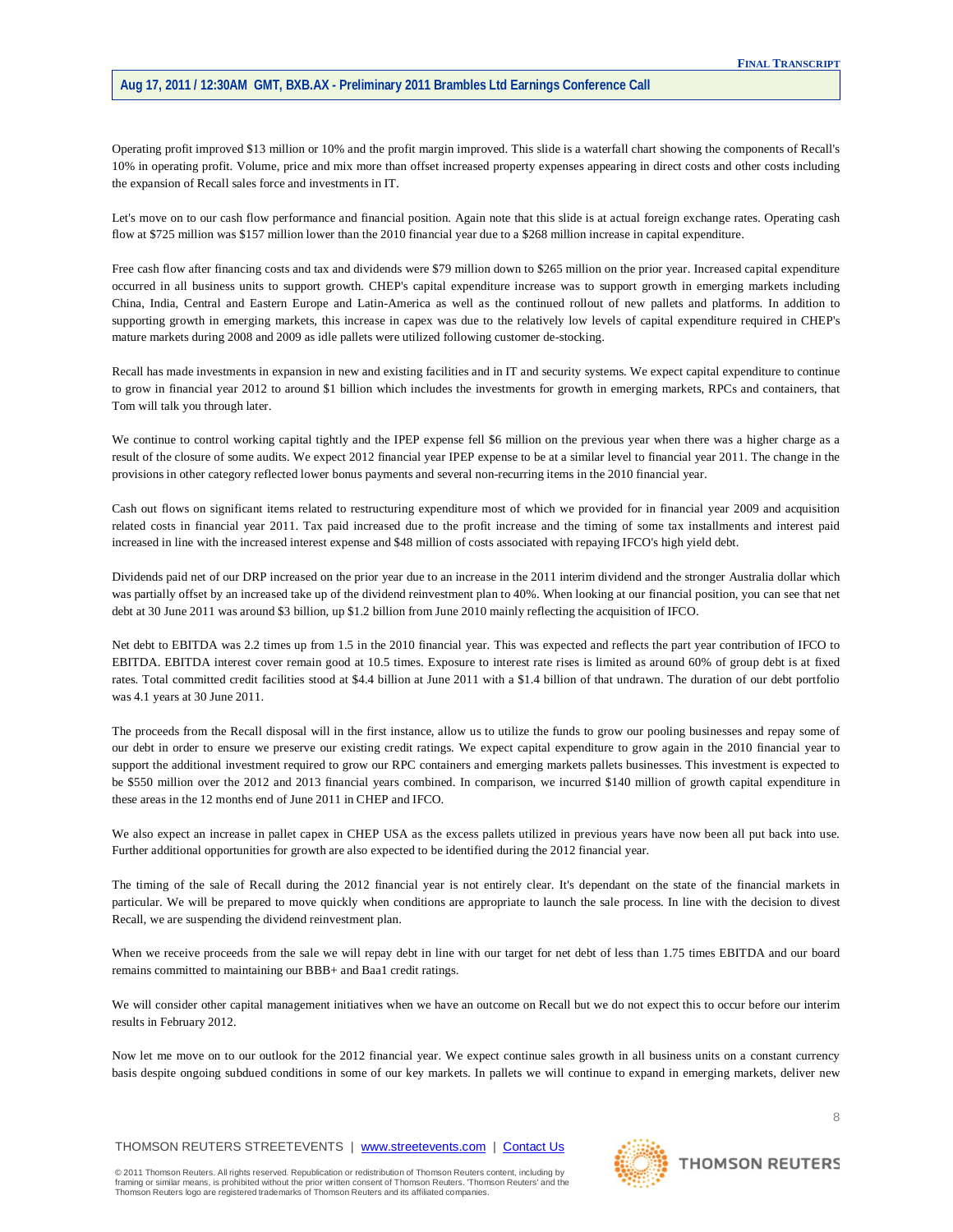business and target price growth opportunities. In RPCs, sales growth will continue to be supported by new customer wins in both Europe and North America.

In containers, our growth forecasts are very positive and we will continue to invest as we build our global presence. We expect it to take three to five years for the incremental investments to reach our target return on investment levels of in excess of 20%. It should be noted that there is a forecast negative profit impact in 2012 of around \$20 million to seat our containers business and additional innovation and business development spend.

Recall will continue to grow its core business largely driven by new business wins in document storage and reductions in overheads as the business focuses on its core operations.

Now subject to unforeseen circumstances in economic uncertainty, we expect underlying profit excluding significant items for the 2012 financial year to be in the range of \$1.04 billion to \$1.1 billion using 30 June 2011 exchange rates. Now this assumes the full year underlying profit contributed from Recall of between \$180 million and \$195 million and an estimated \$24 million amortization charge against intangible assets resulting from the IFCO acquisition. At these exchange rates our 2011 full year underlying profit would have been \$882 million. So our guidance represents growth of between 18% to 25%.

We expect full year interest expense of approximately \$160 million and a tax rate of about 29%. A note on our segment reporting under the new organizational structure. This will be driven by our three product categories, pallets, RPCs and containers, with the pallets business analyzed between three regions, Americas, EMEA and Asia-Pacific. We will continue to provide additional disclosure on the performance of selected countries and service lines in our results.

Now we will provide five years of historic segmental data for the new reporting structure by the end of November this year. Now I'll hand back to Tom and thank you very much.

#### **Tom Gorman** *- Brambles - Chief Executive Officer*

Well thanks very much for that Greg. Now I'd like to give you a little bit more detailed commentary about our strategies to reposition Brambles to expand as a global pooling solutions company. Now as I discussed at the very start of the presentation, we're going to restructure our business in line with our three product categories, those being RPCs, pallets and containers.

Now this will align us far more closely with the customer groups we serve and allow each business to focus on its own strategic priorities delivering continued strong growth in RPCs, growing revenue and delivering efficiencies in the pallet business and building a global business unit in the container sector where we are relatively small today but in which we believe the opportunities are considerable. The sale of Recall will release capital to allow us to invest in these opportunities.

Now as shown on this slide, we have forecast \$550 million of investment opportunities over the 2012 and 2013 financial years. This is in our emerging market pallet business as well as in RPCs and in containers. Now all three of these opportunities offer long term returns of 20% plus on capital invested for organic growth. Now this is in line with our existing pallet pooling operations today.

We expect to identify additional investment opportunities as we deliver on our strategy over time. Let me start by discussing the pallet business in some more detail. The investment opportunities in emerging markets account for about \$200 million of the \$550 million of organic growth investment I mentioned on the previous slide. This business also accounts for \$95 million of the \$100 million of efficiencies we intend to deliver over the next four financial years. This includes \$35 million of the \$40 million of IFCO synergies in the US and \$60 million of efficiencies elsewhere in the global pallets business.

We expect to deliver this \$60 million of saving through implementing standardized automation processes in our service centers around the world and also from plant operations efficiencies in the USA business. In addition to the efficiencies we expect to deliver as part of the Better Everyday program, as that program matures.

In addition, we have identified opportunities for further optimization of our service centre network in Europe and from logistics optimization in EMEA and Asia Pacific regions.

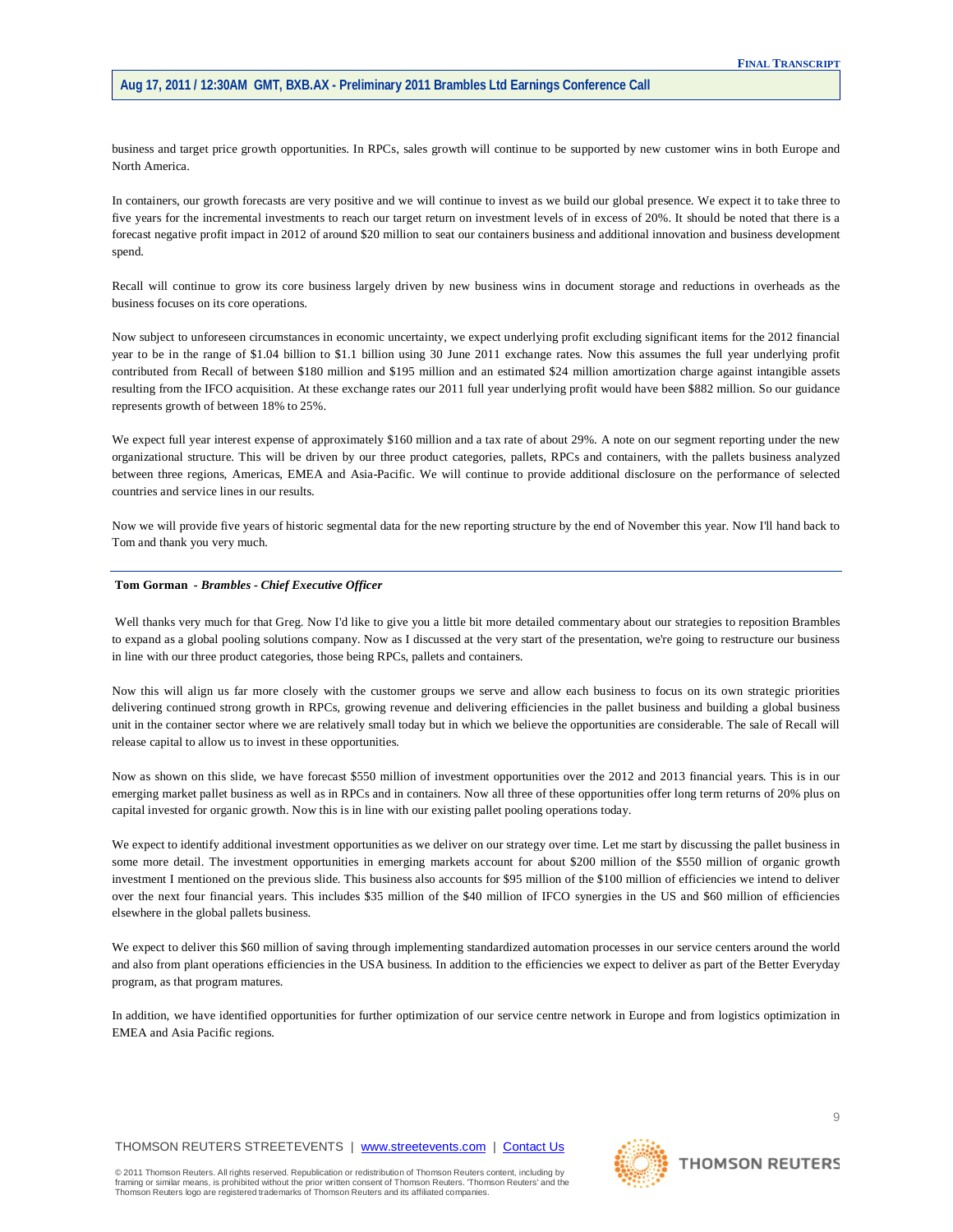As I said earlier, we are organizing to deliver these efficiencies through our new structure, with a centralized team accountable for logistics and operations globally and they will be reporting to Peter Mackie and they will be accountable for achieving these savings.

Now here is a recap of our estimation of the total US pallets opportunity. It's updated now to include IFCO's Pallet Management Services business.

As we first indicated at the 2010 result, we estimate that the total addressable market for Chep's pallet pooling model at \$2.3billion in annual sales revenue, of which Chep currently has approximately \$1.1billion. We estimate that about \$100milliion of IFCOs Pallet Management Services revenue falls within this poolable 48 by 40 inch pallet market, alongside about \$200 million of additional revenue in the Pallet Management Services businesses, which is accounted for by other poolers and \$900 million of additional opportunity.

The other \$200 million of IFCO's revenue, that is the 200 included in the Pallet Management Services business, actually falls within part of the 48 by 40 market that is not suited to pooling, which is highly fragmented and localized and within which there is a further \$1billion of annual revenue.

The key short term opportunity for Brambles, now that we own both the leading pallet pooler and the leading provider of non-pooled one way pallets, is obviously to continue to grow into the total \$3.5billion opportunity in the 48 by 40 inch space and to provide customers with the most appropriate solution to meet their needs, at the same time as we optimize the sales revenue that we generate.

It is not a case of maximizing pooling volumes at the expense of white wood business or vice versa. It is more a case of ensuring that we are maximizing the return on Brambles invested capital. For example, by working with our customers to minimize the flow of pooled pallets into the non-participating distributor channel.

The Chep USA and IFCO sales teams are working together very constructively on these opportunities and we're optimistic about the potential for improved returns in our US pallet business as a result of this cooperation.

There are also opportunities to continue to expand our range of pallet size offering, as we have done so successfully in other regions around the world.

Now let's move to the opportunities within RPCs. Now as part of our integration exercise with IFCO, we have reassessed our RPC market sizing estimates for IFCO's major markets. The largest market is in Europe where the combined IFCO and Chep RPC business accounted for about \$430 million of a total \$3.4 billion annual sales revenue opportunity.

All poolers combined still represent only about 22% of the total addressable market. The biggest opportunity remains to continue to expand RPC use by converting retailers away from proprietary pools and non-reusable solutions.

There is scope for additional growth in Western Europe and central and eastern Europe, such as through the Carrefour contract in Turkey, which as I said early, the Chep team won in July. This will become the responsibility of IFCO from October 1.

In the USA, RPC penetration remains at just 10% of the total opportunity of about \$1.9billion. With IFCO, again here the clear market leader, an ongoing conversion of RPC use among American retailers.

In South America, the market is less developed so our estimates of the total size of the addressable opportunity are smaller here. Today, penetration of the \$410 million revenue opportunity is only about 10%. Once again, IFCO is the largest pooler with strong presence in the three main markets of Argentina, Brazil and Chile.

Now, in addition to the data on these slides, we generate approximately \$100 million of revenue each year through Chep's RPC business in the Asia Pacific region and in South Africa.

Our forecast growth investment of \$230 million in RPCs over the 2012 and 2013 financial years is expected to support anticipated growth of 15% in sales revenue in each of the 2012 and 2013 financial years. This forecast includes our RPC operations in South Africa, Australia and New Zealand.

We expect continued expansion in all markets, including Western Europe and the US, as well as central and eastern Europe and Latin America.

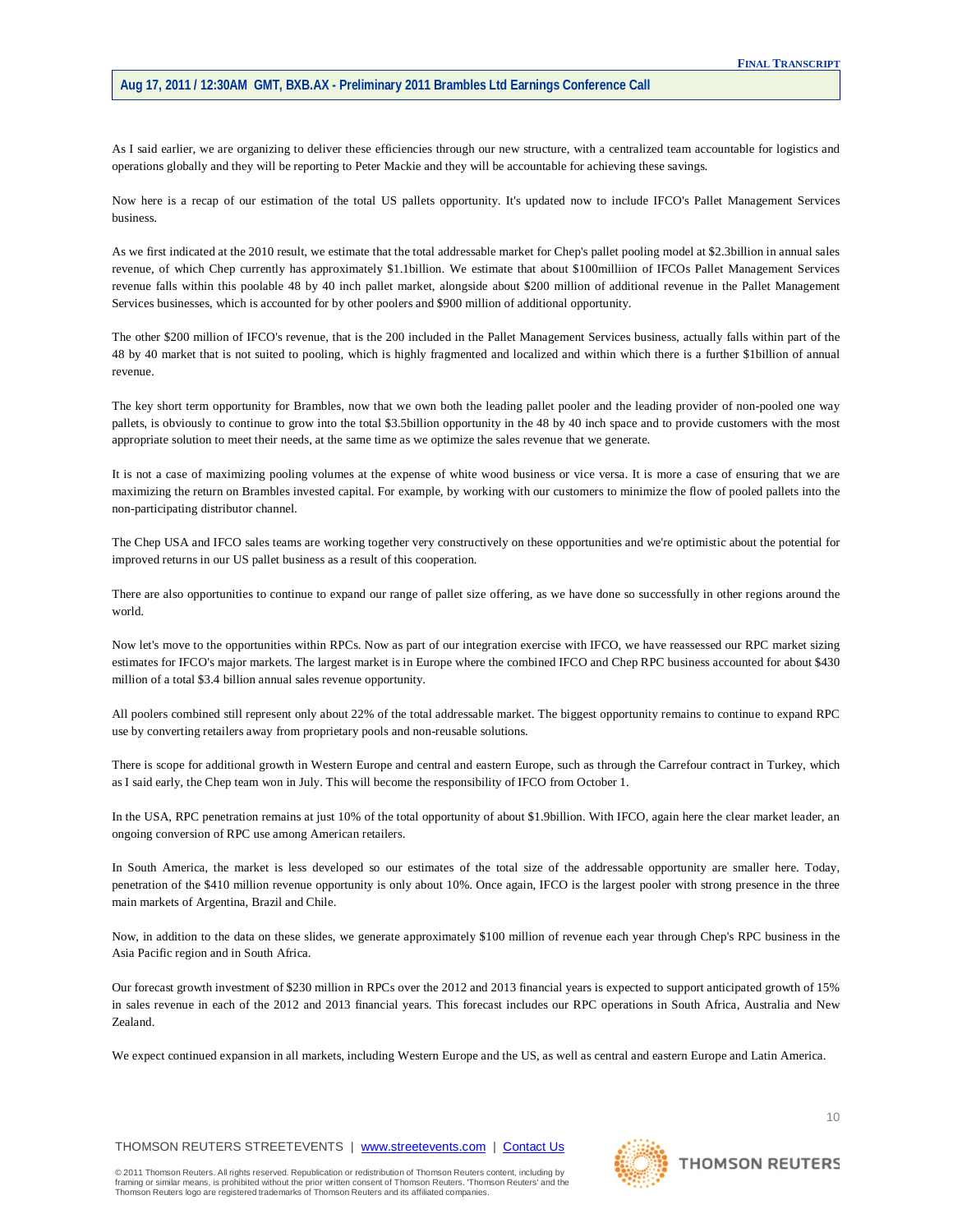Now moving onto the containers business, in which there are a number of very exciting opportunities.

Our containers business will comprise our operations globally, serving automotive and the aviation sectors. It will include our IBC business, which also includes CAPS, and our catalyst and chemical containers business in the US.

We have three main focus areas for investment. Continuing to establish our US auto operations, the expansion of our North American IBC business and the global expansion of our aviation business.

Our anticipated combined growth investment over the 2012 and 2013 financial years, in these three areas of focus, is \$120 million. A figure that will likely increase as we uncover additional opportunities. Combined, we anticipate sales revenue in these three focus areas will double in each of the 2012 and 2013 financial years, to reach \$100 million by the end of 2013.

Now, creating a separate business unit to give the containers operation the accountability and focus will help us achieve these targets. Our long standing businesses in this sector, particularly the established automotive markets and the CCC business in the US, are today profitable.

Looking at the automotive business more closely, we have seen a continued recovery in our preexisting non-US operations, which delivered a 15% increase in sales revenue in the 2011 financial year, to \$147million on a constant currency basis.

There was continued growth in emerging markets, despite the impact on global production of the earthquake and tsunami in Japan in March, and we were able to add several important new customers, such as Autoliv, Bosch and Continental in the emerging market of India.

In the US operations, as we announced last month, the compact industrial vehicle manufacturer, Bobcat, has become our first customer and we have secured and begun servicing another contract in the commercial and industrial vehicle space.

Business development activity is considerable and we anticipate further growth in the 2012 financial year. We estimate that the addressable opportunity in the light passenger vehicle sector in the US alone stands at \$580 million, reflecting \$60 million of opportunity among potential customers that are looking to replace one way packaging and a much larger \$520 million opportunity to convert pools that are currently managed by the automotive manufacturers or their component suppliers.

This remains one of the most compelling growth opportunities for Brambles in the medium to long term and the growth investment in the next two years may well increase relative to what we have forecast today.

Now moving on to the aviation sector, we have now made two acquisitions to create the leading independent provider of aviation container pooling services worldwide. We announced Unitpool in August 2010. The acquisition that we announce today, JMI Aerospace, will create an end to end pooling services business in aviation, with both maintenance and repair capabilities. Very similar to our other pooling businesses.

JMI has repair, maintenance and technology service operations for non-flight critical aviation equipment in New Zealand, Australia and California. Serving customers including Qantas, Air New Zealand, Virgin Australia and Jetstar.

Now this is key to our growth strategy as it will enhance our got to market offerings in the container services and also add capabilities in other non-flight critical equipment, such as galley carts.

Unitpool's strong growth under Brambles ownership has included signing new contracts with airlines, including major network carrier SAS, as well as Gulf Air, National Air Cargo, Corsair and Hi Fly, leading to an increase of almost one third in the size of its pool to 42,000 containers.

Now the volume growth in Unitpool's business is supporting product innovation, with many customers now transitioning to state of the art, lightweight containers, made from composite materials, which deliver considerable fuel and cost savings.

We expect very strong continued growth in this business.

We estimate the value of the aviation container sector alone stands at \$430 million, which is approximately 900,000 unit load devices. Our current business has only 5% share but it is the largest non-airline owned player and is in a unique position to drive consolidation in this space.

Now, in bulk goods, our preexisting IBC business in EMEA and Asia Pacific, currently generates \$59million of annual sales revenue. CAPS, the Michigan based North American IBC business, which we acquired in January of this year, complements these operations.

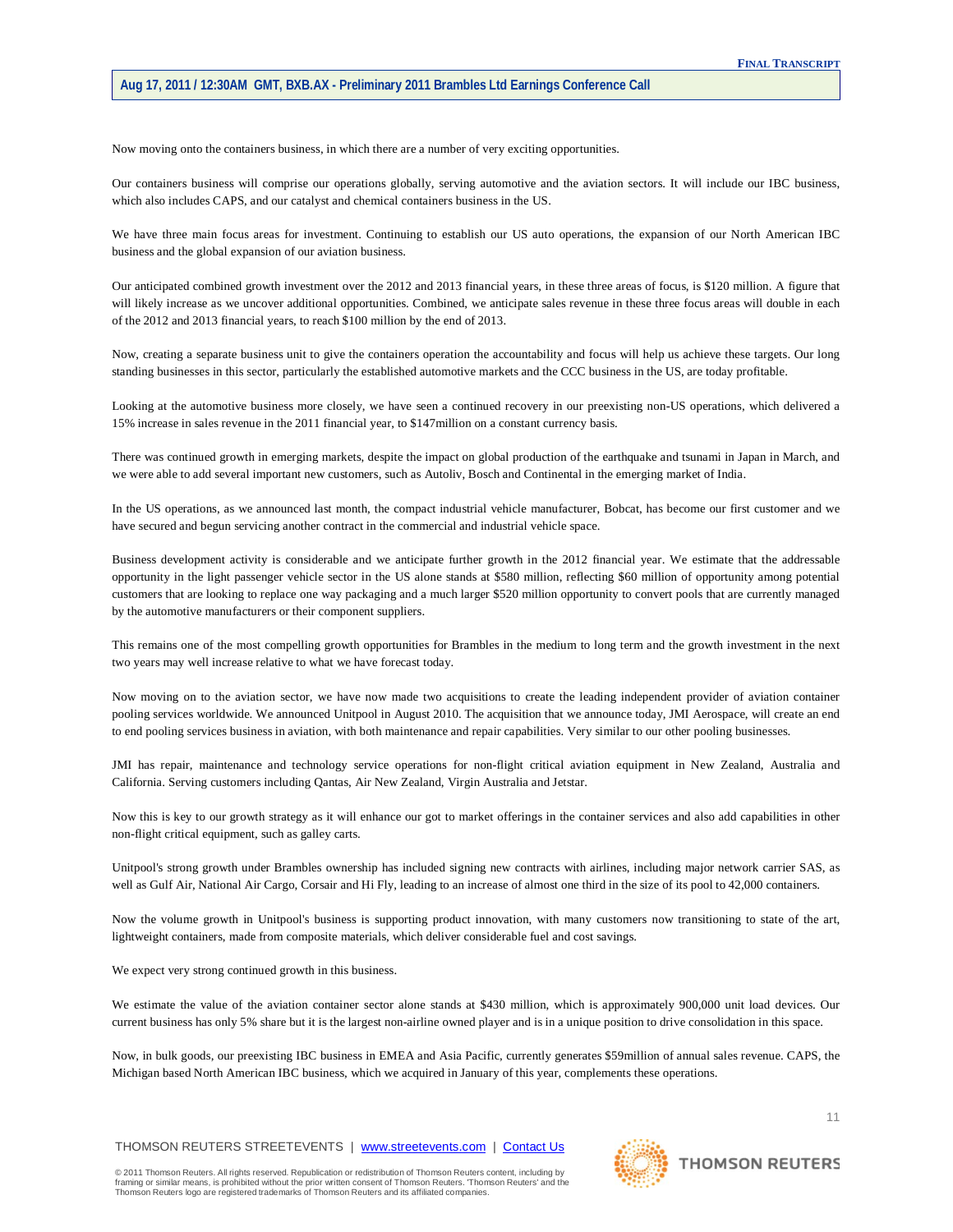CAPS has integrated the small preexisting Chep America's IBC business and the CAPS team is performing very strongly. It has just signed a large contract with the pizza supplier, Great Kitchens, and is on track for further strong growth in sales revenue in each of the 2012 and 2013 financial years.

We estimate that the total US IBC sector to be worth approximately \$4billion, of which the sectors we are targeting directly account for about \$600 million.

Now this opportunity is still highly fragmented, both in terms of the types of containers in use and the number and types of suppliers. So the long term opportunities given are preexisting network and customer relationships, we believe, are very large. Especially as many of the target users of IBCs are already in fact users of our pallets.

Now let me move on to a review of the emerging markets.

Combined, our emerging market sales revenue was up 26% to \$563million in the 2011 financial year. Or about 12% of our total revenue.

The largest emerging market business, Latin America, delivered a 21% increase in revenue, to \$279million. We are continuing to convert pallet users to our pooling systems in Mexico and major South American economies.

We are expanding into smaller central American countries, such as Costa Rica and El Salvador.

The Middle East and Africa operations, including Chep's well established South African operations, delivered a 27% increase in sales revenue to \$169million, as South Africa continued to deliver stronger revenue and we expanded our operations in the Gulf states in the Middle East.

Emerging Asia, which incorporates South East Asia, China and India, delivered a 43% increase in sales revenue, to \$69million, as Chep's pallet and automotive operations in all countries, in particular in China, continue to grow rapidly.

Central and eastern Europe delivered a 28% increase in sales revenue to \$46million, with a particularly strong contribution from the newly established Turkish business and from the largest business in Poland.

In 2012, we expect to expand into Romania and Bulgaria. We anticipate annual sales revenue growth of about 15% in these markets, combined in each of the 2012 and 2013 financial years, as we continue to invest. And as I said earlier, we plan to invest \$200 million of growth capital over the 2012 and 2013 financial years.

So now let me summarize, before we move on to Q and A.

The key outcomes for Brambles in 2011 financial year were as follows. First the delivery of our sales and profit guidance, despite ongoing challenging economic conditions, and very strong new business growth across all of our key operations.

We have acquired IFCO in line with our strategy to focus on our global pooling operations and to provide our three key product categories with specific focus and accountability and to divest Recall.

Our key targets for the 2012 financial year are strong underlying profit growth, increased organic growth investment in higher return opportunities in the pooling solutions business, the delivery of synergies from the IFCO integration and in our global pallets business and the successful divestment of Recall.

Thank you very much for your time this morning. We'll now open up for questions. Thanks.

# **QUESTION AND ANSWER**

**Greg Hayes** *- Brambles - Chief Financial Officer* 

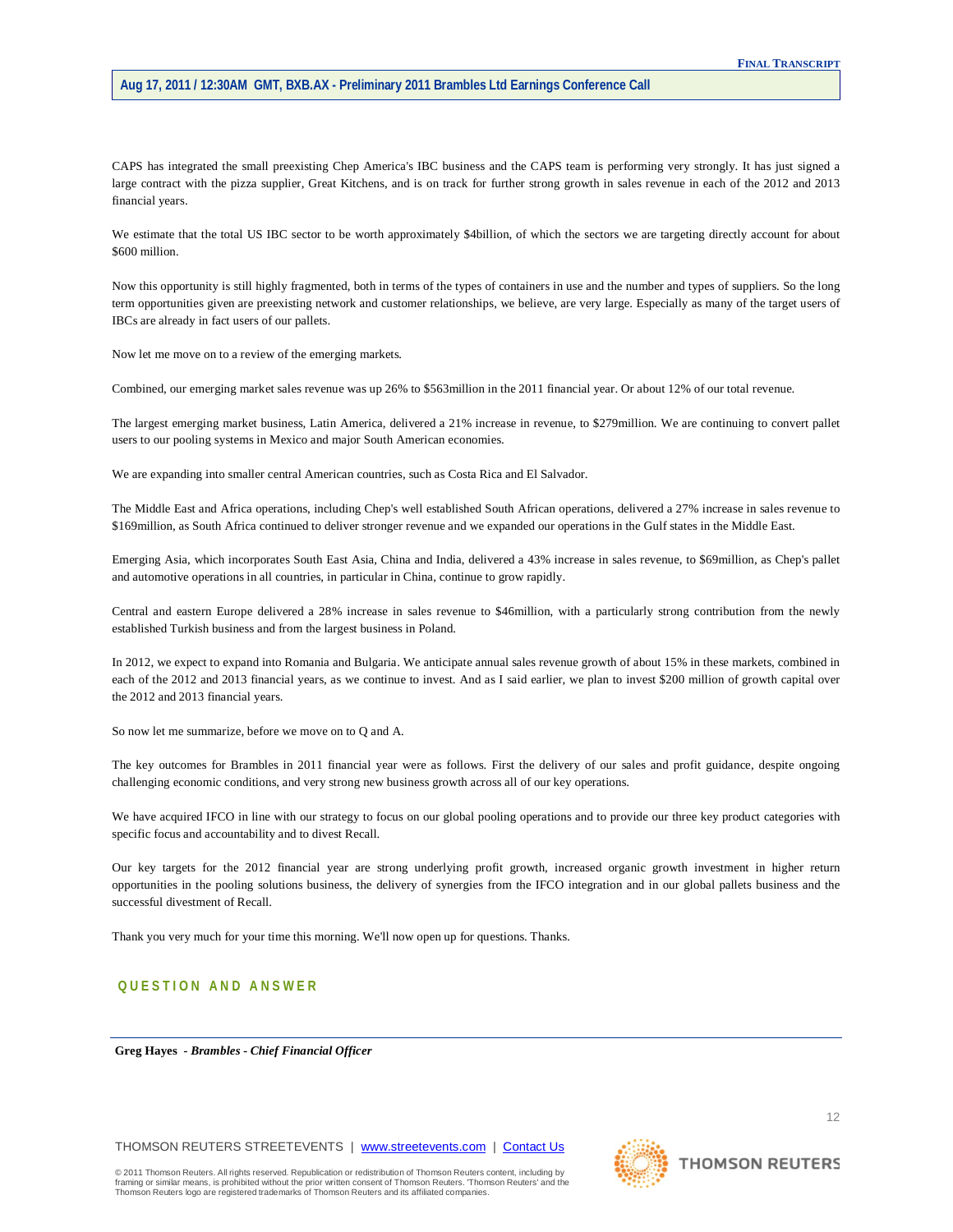Thanks, Tom. Everyone knows June and Jane either side of the room, have the microphones so please put your hands up and if you could make sure your state your name and organization before asking a question. If we could start here.

#### **Operator**

If you wish to ask a question on the phone, please press the star one at this time. Your next question is from Anthony Bolton from Credit Suisse.

#### **Anthony Moulder** *- CreditSuisse - Analyst*

Two questions, if I could. The first on developed markets, the US in particular, can you comment on competitive pressures in that market and whether or not you see, or foresee, the ability to get CPI type price increases in the USA in particular?

# **Tom Gorman** *- Brambles - Chief Executive Officer*

Thanks for your question, Anthony. Look, I think there've been two significant changes competitively in the US pallet business over the last year and I think the market's well aware of both. Clearly, IGPS has been struggling, to a degree, and we have been able to win a significant amount of business back from IGPS.

I think their business model, as we discussed previously, we believe has some challenges with it and I think that's beginning to show. So from a competitive perspective, they're in a weaker position than we would've said a year ago.

On the flipside, however, PICO has been refinanced. Pritzker Family private equity, has put some money into that business and they continue to be competitive.

We do anticipate, you know it's still a very difficult economic environment in the United States. I think things are quite challenging on the organic front, as we've indicated, and the pricing environment will remain relatively muted still going forward in the US.

But undoubtedly, the shift in the competitive dynamic gives us a bit more room where we can really emphasize the value that we're bringing to the market place.

#### **Anthony Moulder** *- CreditSuisse - Analyst*

Thank you and my second question relates to the emerging markets. It looks like you're keeping the investment in the capital in emerging markets flat. Can you comment on the profitability that you're achieving in some of those emerging markets, particularly China, India?

#### **Tom Gorman** *- Brambles - Chief Executive Officer*

Yeah, look our growth continues to be very strong, as we've articulated, in all of the emerging markets, so when we talk about central and eastern Europe, Latin America and of course the Asian emerging markets, and we've identified today the incremental investment that we're going to make for organic growth in pallets to support those markets, which is significant.

We continue to grow aggressively in both China and India and as we've indicated our focus is to drive to profitability in China through this year. Profitability in India will be behind that, as we've entered India a number of years after we were in China. But the progress in China continues to be very good and we're pleased with the trajectory that we're on.

# **Anthony Moulder** *- CreditSuisse - Analyst*

Thank you.

**Greg Hayes** *- Brambles - Chief Financial Officer* 

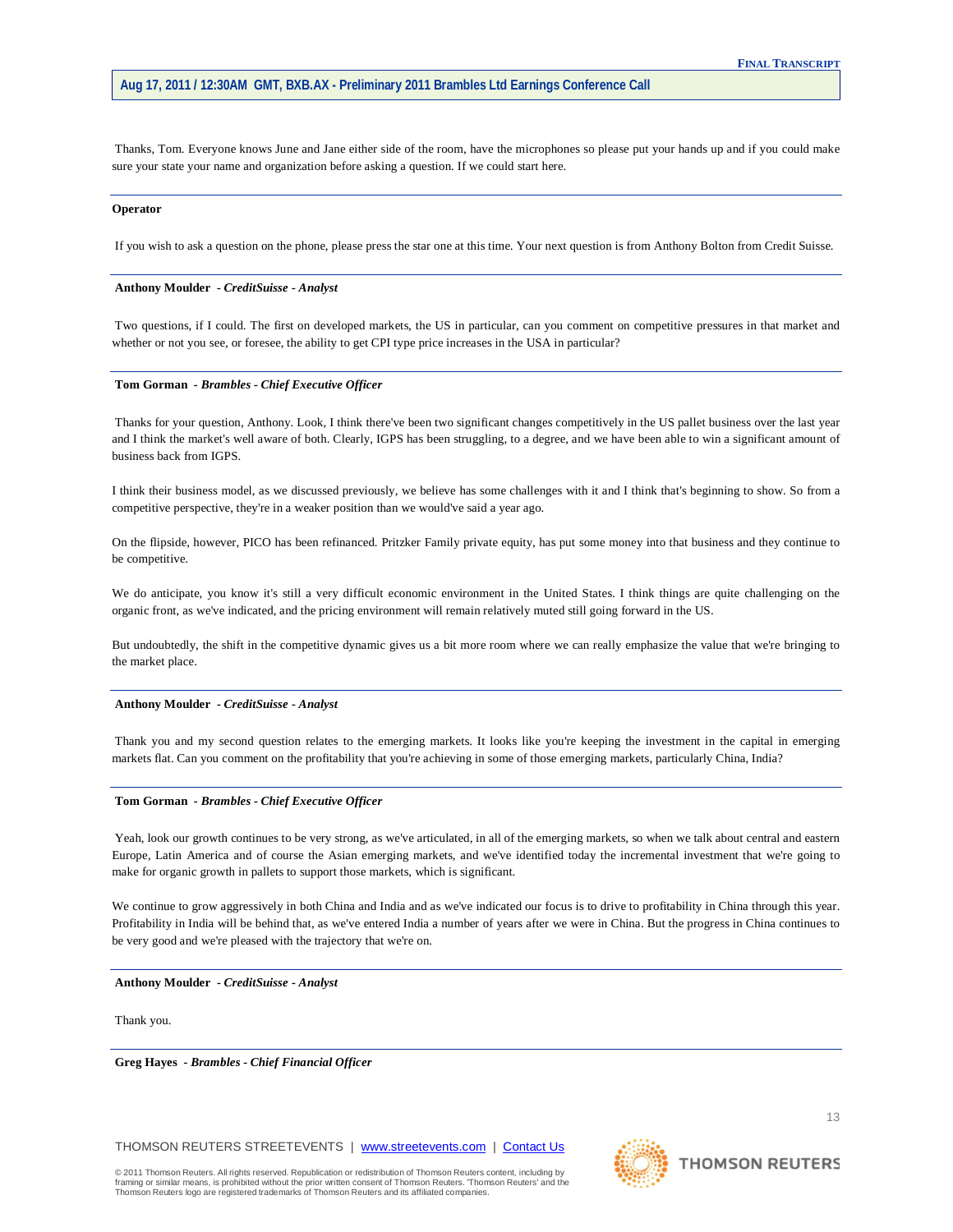On the slide with investment, Anthony, that's the growth capital that goes into the emerging markets. In those emerging markets there some quite substantial business, Latin America, South Africa for example. So the maintenance capital that goes in there isn't in that chart. That's actually just the growth capital.

#### **Operator**

Your next question comes from Matt Spence from Merrill Lynch.

# **Matt Spence** *- Merrill Lynch - Analyst*

Hi Tom. Greg talked about increased pallet costs in Europe and it looks like margins in the Europe business got crunched a bit in the second half. Is that pallet issue a one off?

# **Tom Gorman** *- Brambles - Chief Executive Officer*

Yeah look, I think what we've said repeatedly, is that we're going to continue to invest in quality around the world and very much we've done that and we continue to do that in every one of our business. If you look at the bridge that we've shared with you today, in Europe, typically what we try to focus on is a delivery of efficiencies, ongoing efficiencies, in our business to offset the incremental investment, whether it be for inflationary costs or to offset the investment in quality.

We've indicated throughout the year that we're not going to be able to deliver that level of efficiencies to offset the incremental costs in Europe, but in total, when you look at the growth in the business, we were able to basically hold our margins flat.

I think on an ongoing basis we'll continue to support our customers with a high quality platform solution but clearly the focus on delivering incremental efficiencies is where we're going to put our energy and that's really unchanged from our global position.

So margins essentially, in the EMEA business where flat year on year.

# **Matt Spence** *- Merrill Lynch - Analyst*

Just one final question. So just on the sale process, you've sort of indicated that you haven't actually opened the data room yet and you're waiting on the conditions to turn. So when conditions do turn, everything's in place to open the data rooms and kick the sale process off, is that right?

#### **Tom Gorman** *- Brambles - Chief Executive Officer*

Do you want to respond to that?

#### **Greg Hayes** *- Brambles - Chief Financial Officer*

Yes, I mean the process will be prepared for when that happens. We're not expecting it to happen in the next week, given the turmoil, but we'll be ready to go. I mean what we don't want to do is have an elongated process here. We want to start and be able to finish in the normal timeframe and so we'll wait until we have reasonable certainty that we'll be able to get a deal done.

#### **Matt Spence** *- Merrill Lynch - Analyst*

Great, thanks.

#### **Operator**

Your next question comes from Simon Mitchell from UBS.

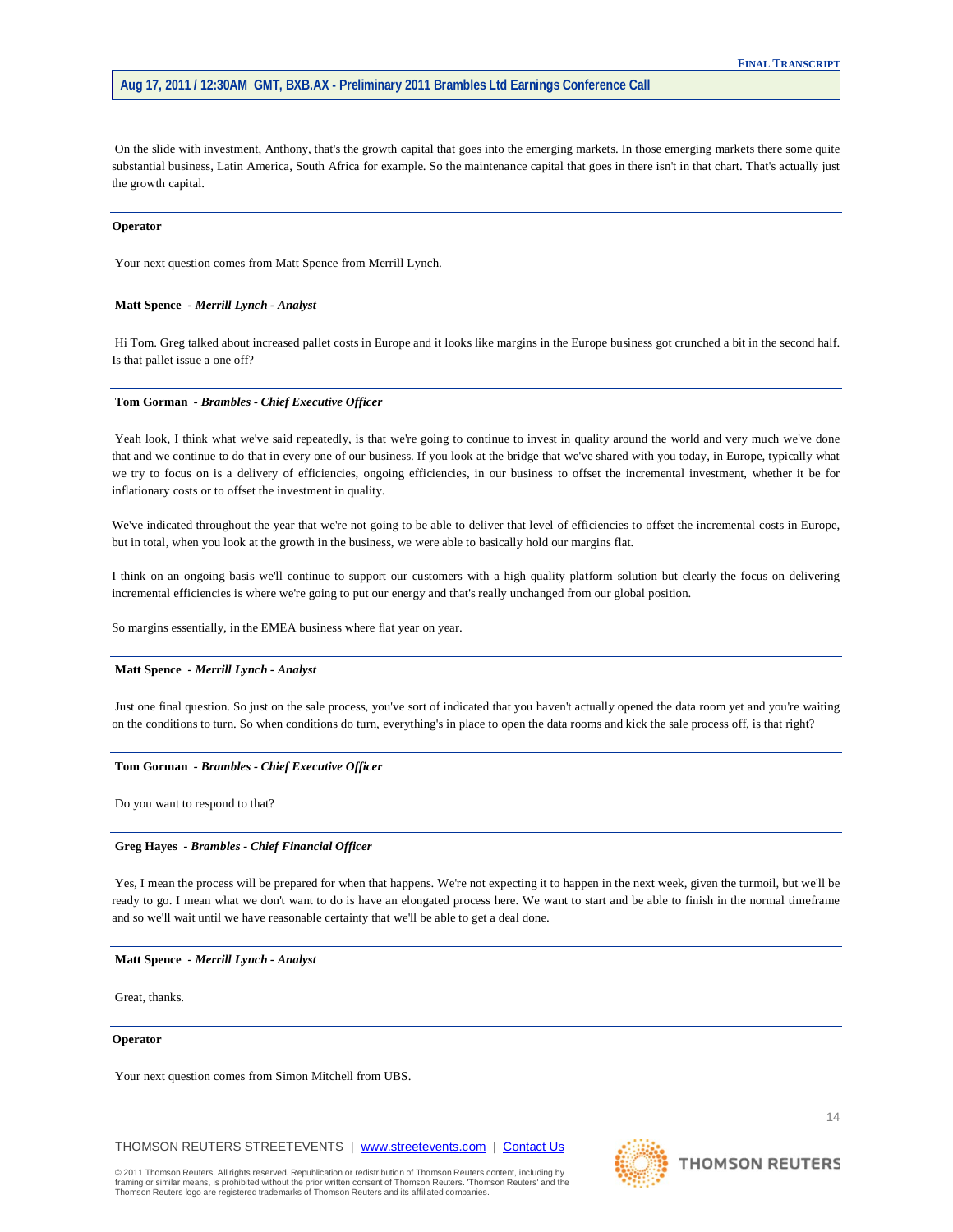#### **Simon Mitchell** *- UBS - Analyst*

Just on the \$60milloion of synergies in the pallets business. It just looks quite similar to previous programs run by other management teams, in particular the investment in automation and the plants, similar to the perfect plant program which I think was stopped earlier than expected.

So what's different now and why have you been able to find extra opportunity?

# **Tom Gorman** *- Brambles - Chief Executive Officer*

I think the difference that - look, I wasn't around in that time period so it's just, I'm really speaking anecdotally here. I can tell you what we're going to do going forward. So on a global basis we have assigned and hard lined responsibility for operations and for logistics and in fact for strategic marketing within the pallet team to one individual.

So they will have complete responsibility on a global basis.

When companies fail to deliver these initiatives, I think it's because they don't ally responsibility and authority in the same individual. So Peter Mackie will have oversight for operations and logistics but Carmelo Alonzo will have global responsibility. So we'll make no investments in any automation without his approval. He'll be charged with driving consistency in our facilities around the world.

We'll be able to do a much better job benchmarking performance and the same will go on the logistics front. We'll be driving to common platforms on logistics and Carmelo and Dan Dershem, working together, we can really drive network optimizations around the globe in the pallet business.

I think when these initiatives fail in the past, in our company or in any company, it's because you don't align responsibility and authority directly and we're absolutely committed to doing that and we're in for the long haul here.

This is not the flavor of the month, this is really to deliver efficiencies in our core business.

#### **Operator**

Your next question comes from Russell Shaw from Macquarie.

#### **Russell Shaw** *- Macquarie - Analyst*

Just two quick questions. With respect to those pallet efficiencies you're talking about with that \$60 million. Would you anticipate any restructuring charges along the way?

#### **Tom Gorman** *- Brambles - Chief Executive Officer*

Look, I think that some of that is still in front of us in terms of network optimization and so forth, but at the moment what we're really looking at is driving efficiencies primarily through the implementation of best practices.

There is a significant amount of change that we think we can implement. I mean if you just take a step back and look at the number of service centers that we have around the globe and just benchmarking and just listing them one against the other and understanding the differences in performance and then having one individual responsible, again with the authority to drive that, I think we're going to find that there's a lot of opportunity here.

As I referred to, if you look at our total cost base, just operations and logistics just in the pallet business alone, we're talking \$1.8 to \$2billion. So there's plenty of fertile opportunity for us to go chase efficiencies.

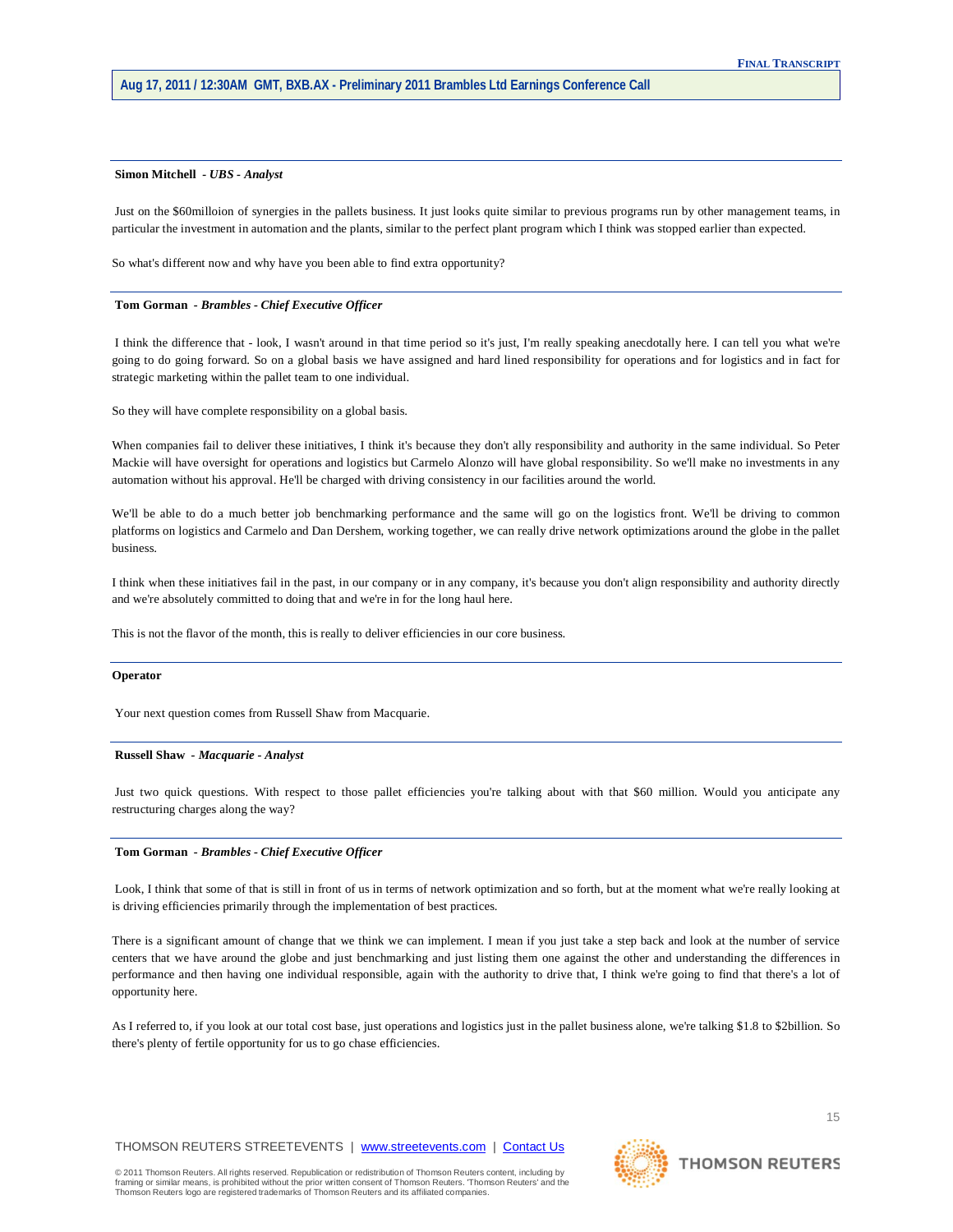### **Russell Shaw** *- Macquarie - Analyst*

Then just with respect to the corporate costs and Recall potentially coming out. Do you anticipate much change there or is the, I guess the integration of IFCO and that new rewarding structure likely to lead to any change in that annual cost figure?

# **Tom Gorman** *- Brambles - Chief Executive Officer*

No, if you look at some of the corporate costs that, and particularly the stuff that Greg alluded to, look we are investing in the future of our company. So we continue to invest in innovation. A lot of that is managed centrally, here in Sydney, and then embedded in the operations. So we're committed to an ongoing platform of driving innovation in our business.

We clearly have costs in place to develop new business opportunities, not the least of which is what we're trying to do with the US automotive team. So there is a team in place, and we are putting some operating expense in ahead of revenue.

But we don't see any major change in terms of corporate costs with the divestment of Recall. Recall is very much a standalone business and in many ways it's very easy to take the Recall business out from underneath Brambles, it truly is standalone.

#### **Operator**

Your next question comes from Brendan Wong from Ausbuild.

# **Brendan Wong** *- Ausbuild - Analyst*

Just in relation to that first question on pricing. You talked about North America but can you talk about what sort of expectations you have for pricing outside of North America, given pricing hasn't really been talked about for some years at Brambles.

#### **Tom Gorman** *- Brambles - Chief Executive Officer*

Look, I think if you look at the global economies and if you look at the top four or five markets that we participate in, so you're talking about the US, talking about here in Australia, you're talking about the UK, you're talking about Spain, Canada, France. Those sorts of markets.

I think the economic conditions are still challenging. I think it's incumbent on us to continue to exhibit to our customers the value that we deliver and we'll continue to focus on opportunities to take pricing where it exists.

But our future plans are not built on significant pricing in the near term.

#### **Greg Hayes** *- Brambles - Chief Financial Officer*

Switch to the phones for some questions now, we can come back to the room afterwards. The first question on the phone is from Cameron McDonald from Deutsche, Cameron.

#### **Operator**

Your next question comes from Cameron McDonald from Deutsche Bank.

# **Cameron McDonald** *- Deutsche Bank - Analyst*

If I can, just the use of the proceeds of the Recall business. They're paying down net debt to EBITDA of 1.7 times. A quick calculation sort of indicates that that might be in the order of circa \$400 million, is that sort of number that you're targeting?

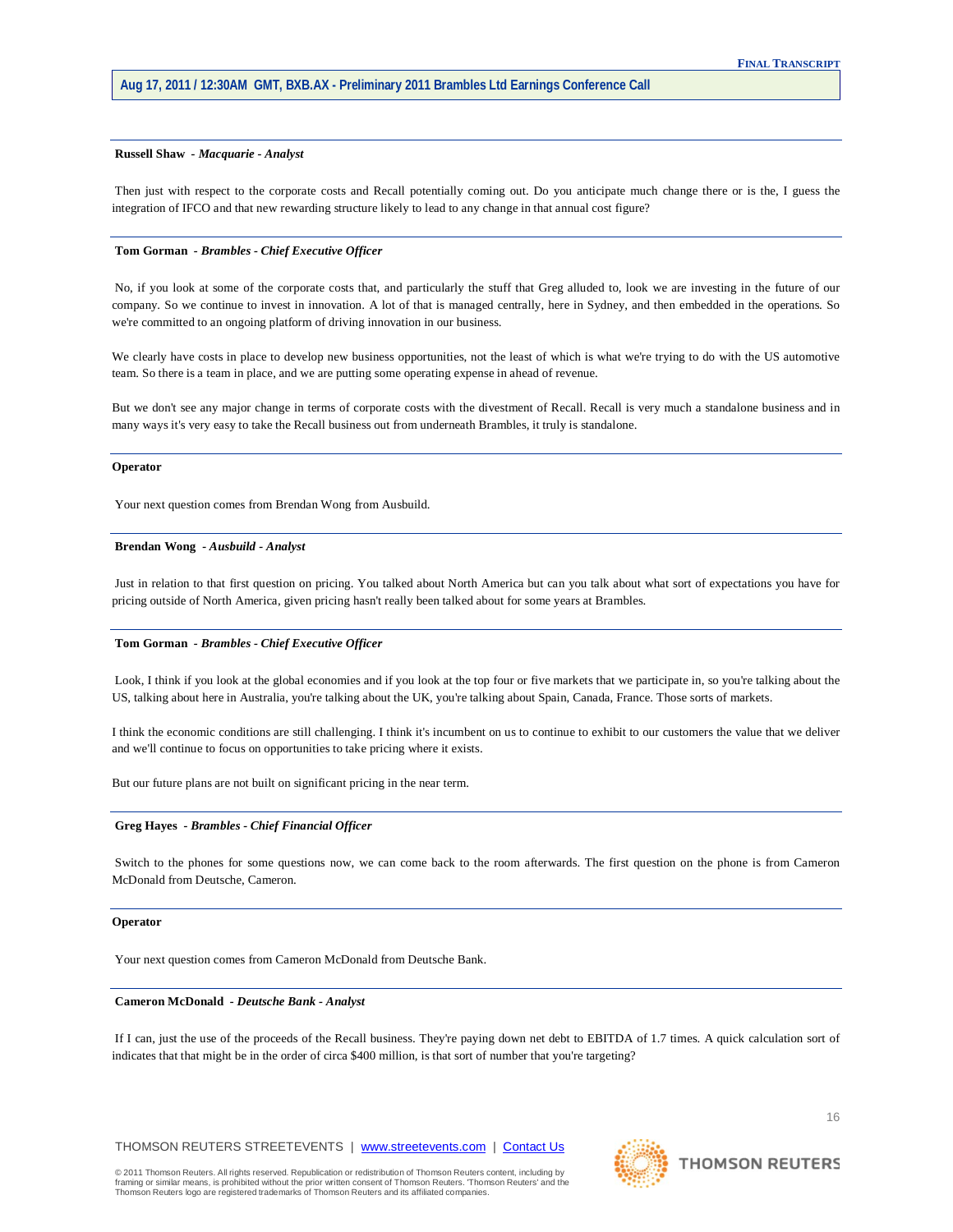# **Tom Gorman** *- Brambles - Chief Executive Officer*

Hi Cameron, how are you? I'll let Greg respond to that.

# **Greg Hayes** *- Brambles - Chief Financial Officer*

Did you just do that on the back of an envelope? It's a little bit higher than that but that's kind of the ballpark, yeah.

# **Cameron McDonald** *- Deutsche Bank - Analyst*

Okay, and then just on the RPC business. There is a report saying that Wal-Mart's considering moving RPCs to corrugated cartons again. So I'm just interested to know what implication that has and how big a customer Wal-Mart is in the RPC business.

# **Tom Gorman** *- Brambles - Chief Executive Officer*

Yeah, look I'm aware of the report that you're referring to and in fact the IFCO team has a very close relationship with Wal-Mart and we're continuing to grow with new and innovative packaging opportunities with them. Wal-Mart is an important customer of ours in the United States, through the IFCO team, but they are continuing to win business as we alluded to earlier with Food Lion, Safeway and Whole Foods. So the opportunity for us to grow the business in the US is quite significant.

#### **Cameron McDonald** *- Deutsche Bank - Analyst*

Thanks.

## **Operator**

Next question's from Andrew Gibson from Goldman Sachs. Andrew, please go ahead.

# **Andrew Gibson** *- Goldman Sachs - Analyst*

Hi, guys, just a few questions. First of all, can you provide a feel as to where you are currently on new pallet commitments per annum and, as a follow up question to that, just how you're tracking re identifying initiatives to reduce loss rates, particularly now that you've got IFCO in the fold?

# **Tom Gorman** *- Brambles - Chief Executive Officer*

If I understand your first question, you're talking about new pallet commitments for the coming year, is that your?

**Andrew Gibson** *- Goldman Sachs - Analyst* 

# Yes.

# **Tom Gorman** *- Brambles - Chief Executive Officer*

As I think you guys know, we obviously track our pallet balances very closely and our balances are in good shape today and we have the ability to increase and decrease our pallet commitments relatively easily, so at the moment we have no issues at all with our pallet balances.

Given the level of volatility that exists in the markets, it's something that we're watching even more closely than normal and, at the moment, there are no major concerns on our part.

THOMSON REUTERS STREETEVENTS | [www.streetevents.com](http://www.streetevents.com/) | [Contact Us](http://www010.streetevents.com/contact.asp)

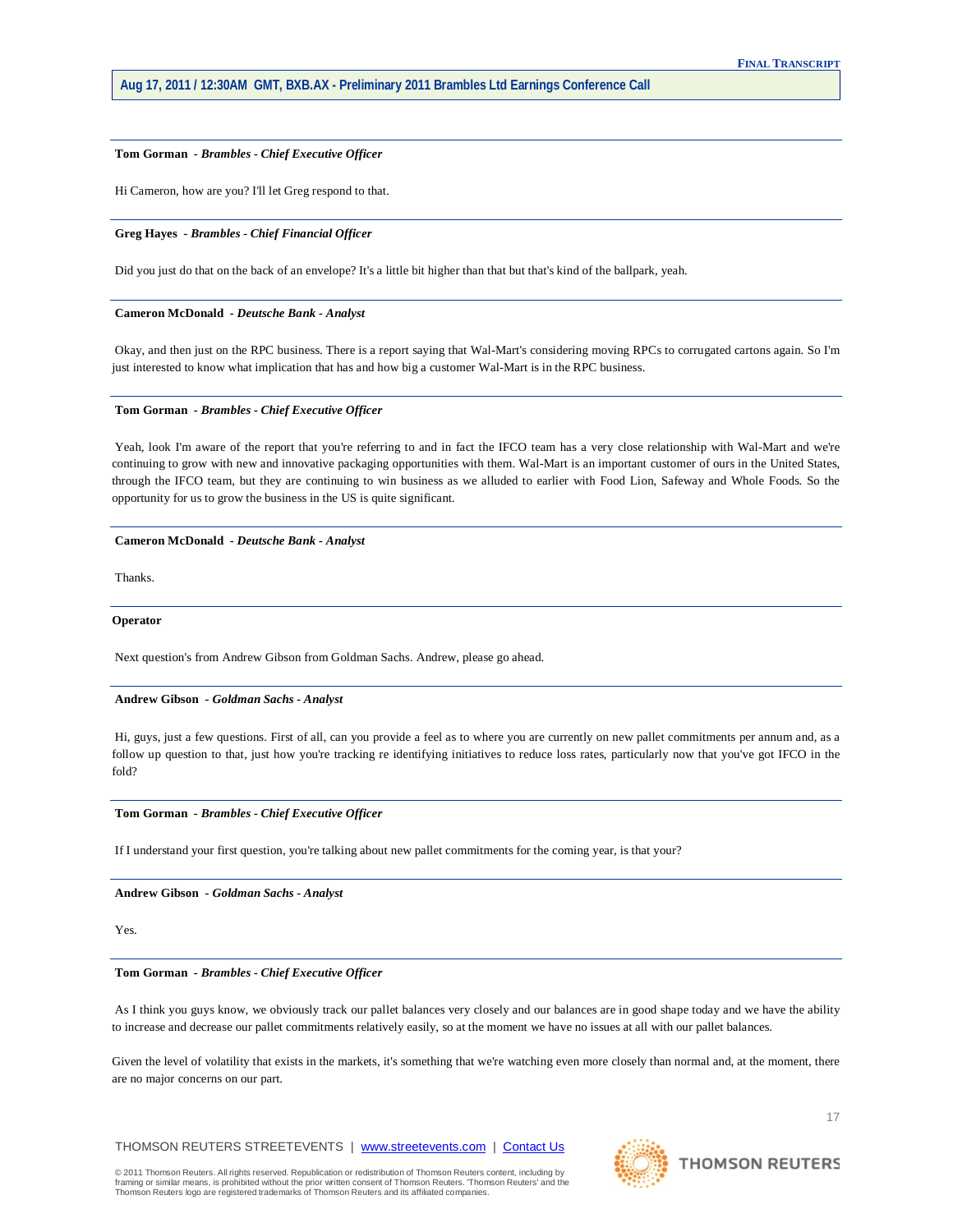#### **Andrew Gibson** *- Goldman Sachs - Analyst*

Sorry, just to clarify, that's new pallet commitments that you have with customers, so i.e. you need to deliver six to seven million new pallets into the pool per annum for particular customers?

# **Tom Gorman** *- Brambles - Chief Executive Officer*

Now I understand your question. I apologize. Yes, so I think in terms of, as you guys know, the normal replacement CapEx for us still runs in the vein of 6% to 8% of our pool and we haven't seen a significant change in that. Then, of course, if you look at our new commitments with customers, we're still getting a turn of about three times in the US and twice in Europe, so as we bring new customers on board we bring new pallets in that proportion.

# **Operator**

Has Andrew dropped out? He had a question on loss rate as well.

# **Tom Gorman** *- Brambles - Chief Executive Officer*

That's correct, so Andrew's last question was any significant change yet in loss rates. As we alluded to in my prepared comments, the \$40 million of synergies that we've identified for IFCO really do not reflect any impact in terms of asset control and loss rates. We still believe that this is a significant opportunity for us going forward and now that we'll transition, post October 01 Peter Mackie will have oversight for the US pallet business as well as the PMS business. We believe that this is an opportunity that we can continue to pursue, but, at this point in time, we haven't declared any incremental integration or synergies benefit associated with better asset management in the US.

# **Operator**

The next question is from Scott Carroll from JPMorgan.

# **Scott Carroll** *- JPMorgan - Analyst*

Hi, Tom, just a quick question on the RPC growth target over the next two years. On the slide, you're not including Western Europe within that target, which is obviously a key market at the moment. I'm just wondering, firstly, what the outlook is for growth in RPCs in Western Europe and, if you're not growing there, you must be expecting some pretty strong growth from other markets. Just wondering what you're expecting to drive that.

#### **Tom Gorman** *- Brambles - Chief Executive Officer*

There might be a slight misunderstanding that Western Europe is included, so we're talking a total RPC businesses including Western, Central and Eastern Europe, Latin America and the US.

#### **Scott Carroll** *- JPMorgan - Analyst*

Okay.

#### **Tom Gorman** *- Brambles - Chief Executive Officer*

If you look at the penetration and the big opportunities, the US is clearly a huge opportunity in terms of the size of the prize and the penetration that the IFCO business has today. Latin America also stands out as a very large opportunity and I have to say Central and Eastern Europe, as I

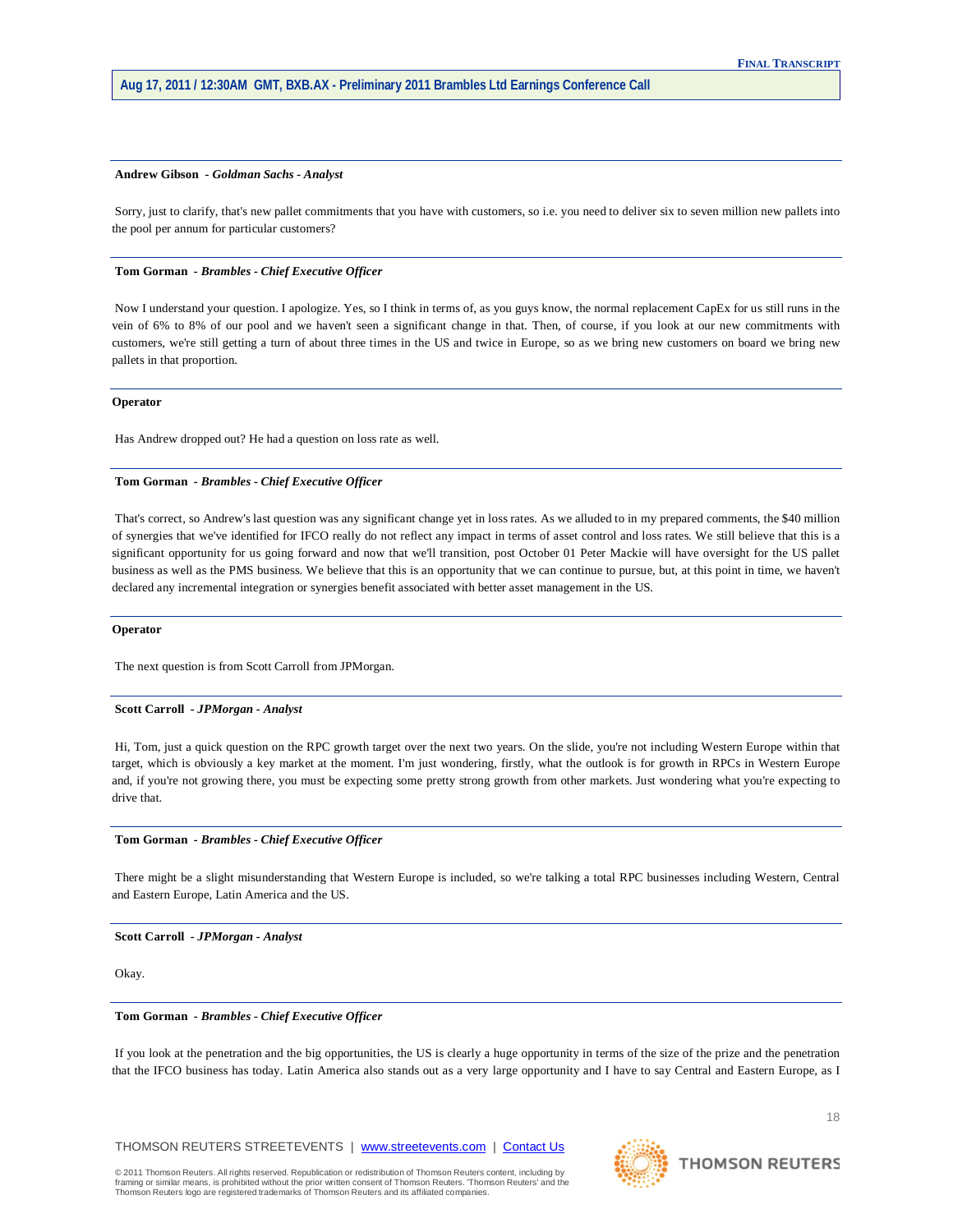indicated, the win that we got just a week or so ago with Carrefour in Turkey, the individual that actually won that contract was a CHEP employee. He will be now transitioning to work for the IFCO team and IFCO will have complete responsibility for integrating that win, and we believe there's a lot more opportunity in Central and Eastern Europe as well. But the Western European numbers are included.

#### **Operator**

We have one more question on the phone. It's from Scott Kelly from Morgan Stanley. Scott, please go ahead.

# **Scott Kelly** *- Morgan Stanley - Analyst*

Just a quick question regarding your Recall guidance for FY12, indicates growth of sort of 25% to 30% compared to the more like 15% to 20% over the last four years. Just wondering specifically what's driving the increase in the next 12 months.

# **Tom Gorman** *- Brambles - Chief Executive Officer*

I think there's two things driving that. Recall is continuing to grow, so there's top line growth that's driving that number and then, in addition, as we indicated, part of our strategy with Recall is really to have them focus on the core business and they have taken steps to significantly reduce their overhead cost structure and that is also reflected in the bottom line performance. So you're really getting two factors; top line growth and the flow through in margin and then an improvement in margin through significant overhead cost reductions that have already been implemented.

#### **Scott Kelly** *- Morgan Stanley - Analyst*

Okay.

# **Operator**

We might just switch back to the room. Are there any more questions in the room?

# **Scott Ryall** *- CLSA - Analyst*

Hi, Scott Ryall from CLSA. Probably one for Greg. Just in terms of the guidance, can I just clarify that I'm thinking about it the right way? Your footnote says your comparable underlying profit is \$882 million versus your \$857 million reported. I assume the difference is just the exchange rate.

# **Greg Hayes** *- Brambles - Chief Financial Officer*

Yes, we use June exchange rates as opposed to the average rates over the June financial year, which is what the \$857 million is calculated on.

#### **Scott Ryall** *- CLSA - Analyst*

Yes, alright, and then adding to the \$882 million, am I right to look at an incremental kind of \$150 million to \$160 million from the -- no, what is acquisitions on top of that?

# **Greg Hayes** *- Brambles - Chief Financial Officer*

Say again?

**Scott Ryall** *- CLSA - Analyst* 

THOMSON REUTERS STREETEVENTS | [www.streetevents.com](http://www.streetevents.com/) | [Contact Us](http://www010.streetevents.com/contact.asp)



19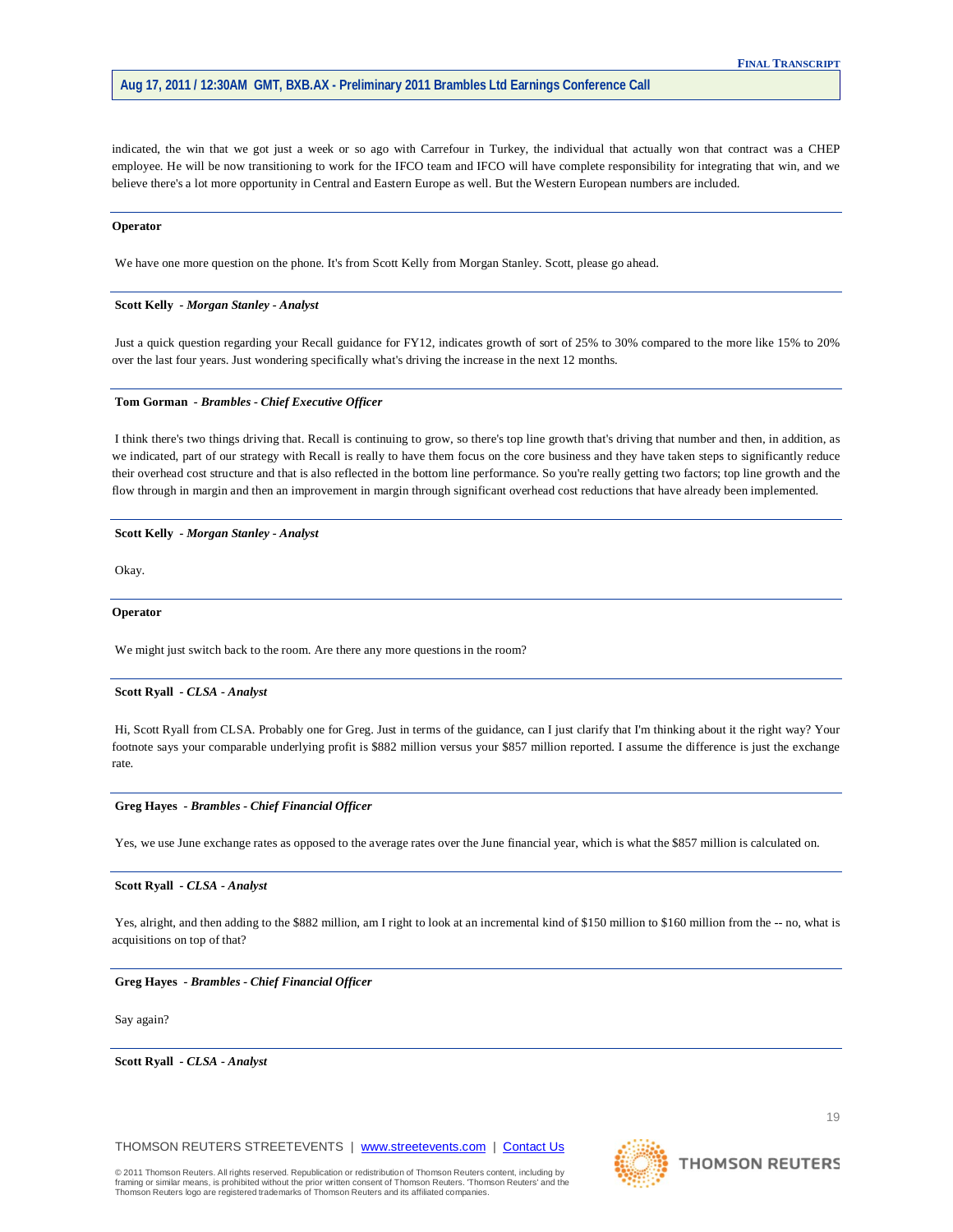As opposed to organic growth?

#### **Greg Hayes** *- Brambles - Chief Financial Officer*

Well, you've got a full year impact effectively from the IFCO business as opposed to the three months. That's why we included the '11 and '10 full year proformas for IFCO, to give you an opportunity to kind of model that, but you can see that there's substantial increase.

I would say, though, that the fourth quarter financial year, so the April to June period for IFCO is a very positive one in their profits, so it's not as simple as just multiplying their last quarter by four.

# **Scott Ryall** *- CLSA - Analyst*

Okay, but is there a rough split between the step up you're expecting in underlying profit which comes out about \$160 million to \$220 million? Out of that, what do you expect for the organic versus acquisition (inaudible).

# **Greg Hayes** *- Brambles - Chief Financial Officer*

You mean acquisition other than IFCO?

# **Scott Ryall** *- CLSA - Analyst*

IFCO, and you've done a few smaller ones, yes.

#### **Greg Hayes** *- Brambles - Chief Financial Officer*

Well we haven't separated that out. We've tried to give you a view on what we think the RPC business is going to grow. What I indicated was we'll come back with different segment analysis and it's not going to show IFCO because the pallet management services business will roll in under CHEP Americas and the rest of the global RPC businesses will roll in under the current IFCO management as a global RPC business. So it's going to be shown differently.

That's why we tried to give you an indication that we expect in excess of 15% growth out of the RPC business.

**Scott Ryall** *- CLSA - Analyst* 

Thanks.

#### **Tom Gorman** *- Brambles - Chief Executive Officer*

Any questions in the room? Anything else on the line.

**Operator**

Nothing else on line or on the phone.

# **Tom Gorman** *- Brambles - Chief Executive Officer*

Well if there's nothing else this morning, many of you will be in touch over the coming days and weeks. Thank you very much for joining us today. We appreciate it. Thank you.